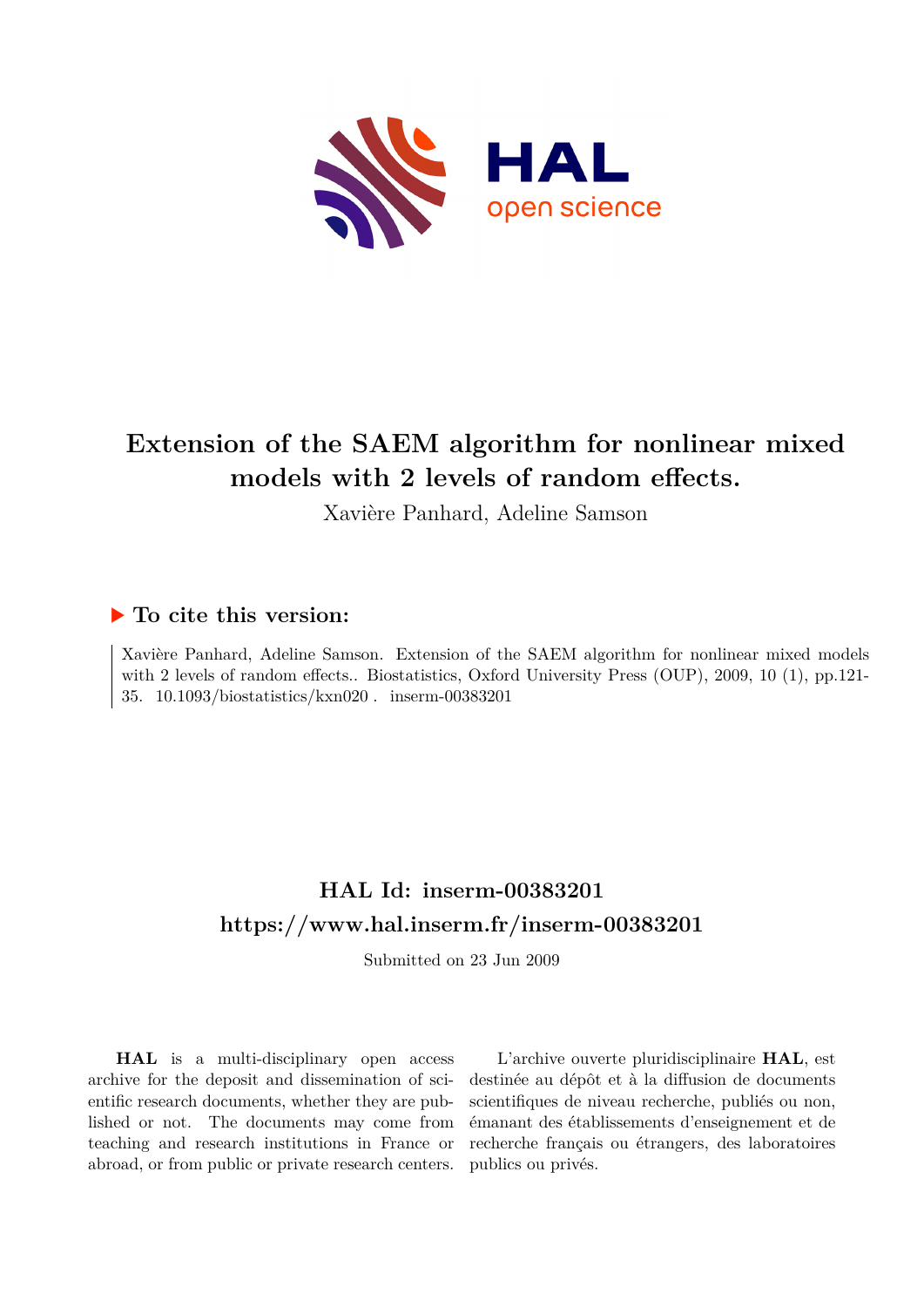# Extension of the SAEM algorithm for nonlinear mixed models with two levels of random effects

Xavière Panhard<sup>1∗</sup> Adeline Samson<sup>2</sup>

February 18, 2008

<sup>1</sup> INSERM U738, Paris, France; University Paris 7, UFR de Médecine, Paris, France

<sup>2</sup> Laboratoire MAP5, UMR CNRS 8145, University Paris 5, France

\* Corresponding author: INSERM U738, Université Paris 7, UFR de Médecine, 16 rue Huchard, 75018 Paris, France

#### Abstract

This article focuses on parameter estimation of multi-levels nonlinear mixed effects models (MNLMEMs). These models are used to analyze data presenting multiple hierarchical levels of grouping (cluster data, clinical trials with several observation periods,...). The variability of the individual parameters of the regression function is thus decomposed as a between-subject variability and higher levels of variability (for example within-subject variability). We propose maximum likelihood estimates of parameters of those MNLMEMs with two levels of random effects, using an extension of the SAEM-MCMC algorithm. The extended SAEM algorithm is split into an explicit direct EM algorithm and a stochastic EM part. Compared to the original algorithm, additional sufficient statistics have to be approximated by relying on the conditional distribution of the second level of random effects. This estimation method is evaluated on pharmacokinetic cross-over simulated trials, mimicking theophyllin concentration data. Results obtained on those datasets with either the SAEM algorithm or the FOCE algorithm (implemented in the nlme function of R software) are compared: biases and RMSEs of almost all the SAEM estimates are smaller than the FOCE ones. Finally, we apply the extended SAEM algorithm to analyze the pharmacokinetic interaction of tenofovir on atazanavir, a novel protease inhibitor, from the ANRS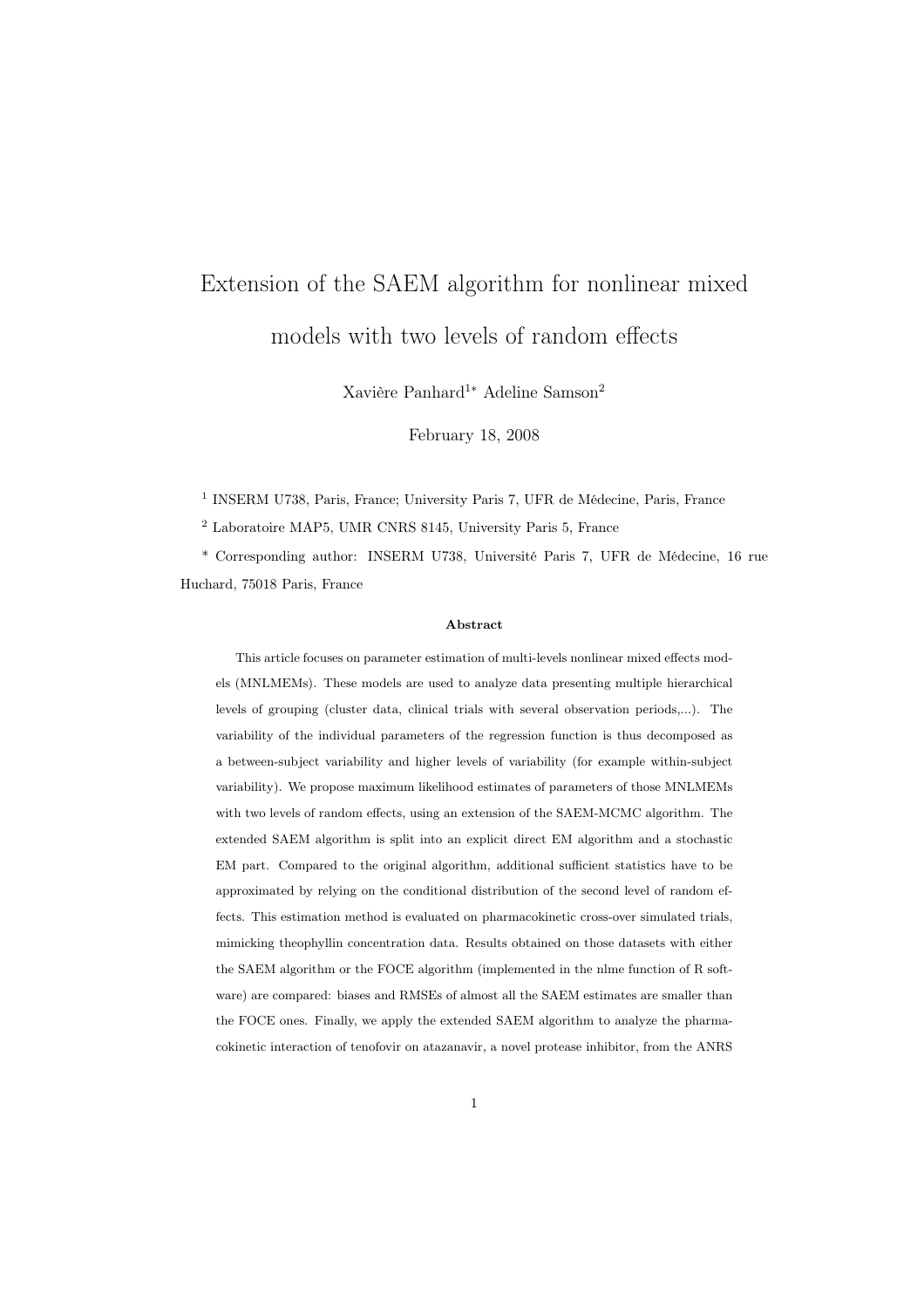107-Puzzle 2 study. A significant decrease of the area under the curve of atazanavir is found in patients receiving both treatments.

KEYWORDS: Multilevel nonlinear mixed effects models; SAEM algorithm; Multiple periods; Cross-over trial; Bioequivalence trials.

# 1 Introduction

The use of non-linear mixed effects models (NLMEMs) increases in several fields such as agronomy, forestry, clinical trials, population pharmacokinetics (PK) and pharmacodynamics or viral dynamics to model longitudinal data. In some settings, data can present multiple hierarchical levels of grouping, leading to multiple nested levels of variability. For instance, we may study patients that are grouped in medical services that are themselves grouped into hospitals. In this article, we call multilevel non-linear mixed effects models (MNLMEMs) the models that describe such data. MNLMEMs represent a natural extension of models with single variability level, and they have recently been subject to a great deal of attention in statistical literature. In the field of forestry, Hall and Clutter (1) analyze longitudinal measures of yield and growth that are measured on each tree within a plot. In the field of agronomy, Rekaya et al. (2) consider milk yield data where each cow is observed longitudinally during its first three lactations. Jaffrézic et al. (3) perform genetic analyses of growth measurements in beef cattle acknowledging the fact that several cows come from the same sire. Another example is population PK, where concentration measurements may be taken with several patients over several distinct time intervals, that are often named periods or occasions. That grouping pattern is used for instance in PK cross-over trials.

In NLMEMs with only one level of variability, often corresponding to between-subject variability, the analysis results in the estimation of the fixed effects parameters and of the betweensubject variability of the parameters, also called inter-subject variability. When there is more than one level of grouping, the higher levels of variability can be estimated. In the specific case where the second level of grouping corresponds to multiple periods of measurement, this variability is called within-subject variability (or intra-subject variability, or inter-occasion variability), and corresponds to the variation of the individual parameters across the different study periods or units. In the context of pharmacokinetics, Karlsson et al. (4) demonstrate the importance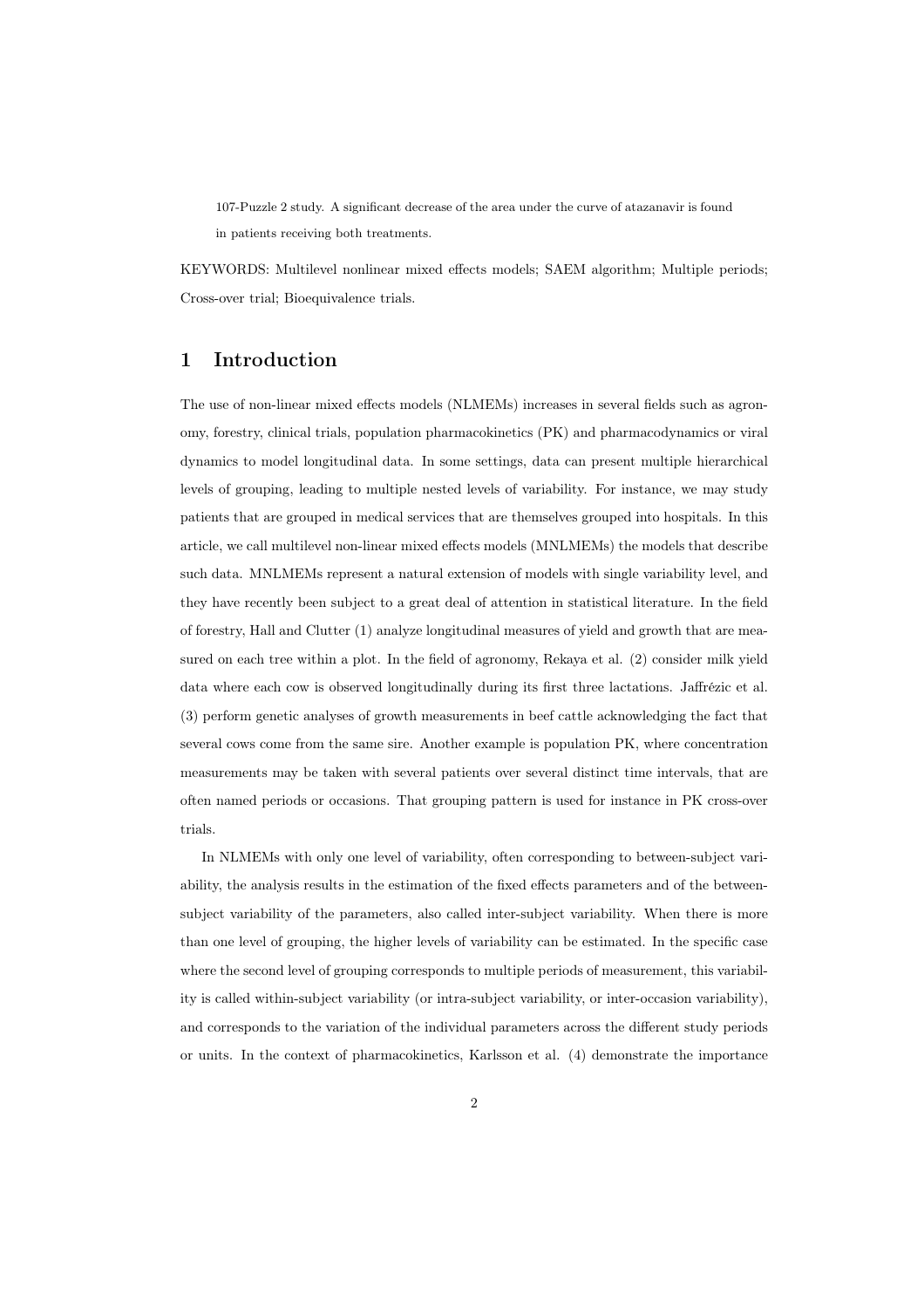of modeling this second level of variability in two-levels NLMEMs. They show that neglecting it resulted in biased estimates for the fixed effects.

The parameter estimation of NLMEMs is not trivial because the likelihood of NLMEMs cannot be expressed in a closed form due to the non-linearity of the regression function in the random effects. Therefore, several estimation methods have been proposed. The First Order Conditional Estimates (FOCE) algorithm performs a first order linearization of the regression function with respect to the random effects  $(5, 6)$ . The implementation of the FOCE algorithm in the NONMEM software and in the nlme function of Splus and R enables the estimation of both between- and within-subject variabilities. From our practice, the main drawback of this method is however that it does not always converge when one estimates simultaneously the betweenand the within-subject variabilities on several parameters. Furthermore, this linearization-based method cannot be considered as fully established in theory. For instance, Vonesh (7) and Ge et al. (8) give examples of specific designs resulting in inconsistent estimates, such as when the number of observations per subject does not increase faster than the number of subjects or when the variability of random effects is too large.

Several estimation methods have been proposed as alternatives to linearization algorithms. A common method to handle numerical integration is the adaptative Gaussian quadrature (AGQ) method. An estimation algorithm of NLMEM parameters based on this classical AGQ method has been proposed by Pinheiro and Bates (9) and is implemented in the SAS procedure NLMIXED (10). However, the AGQ method requires a sufficiently large number of quadrature points implying an often slow convergence with very high computational time. Furthermore, two-levels NLMEM can be implemented in the NLMIXED procedure, but to our knowledge, the convergence is difficult to obtain in practice (3). Improvements upon this method are thus needed. The second alternative to linearization is the use of the Expectation-Maximization (EM) algorithm (11) in order to estimate models with missing or non-observed data such as random effects. Because of the nonlinearity of the model, stochastic versions of the EM algorithm have been proposed. Wei et al. (12); Walker (13) and Wu (14) propose MCEM algorithms, with a Monte-Carlo approximation of the E-step. However the MCEM algorithm may have computational problems (i.e slow or even non convergence). As an alternative to address computational problems, a stochastic approximation version of EM (SAEM) has been proposed in (15; 16), which requires the simulation of only one realization of the missing data for each iteration, sub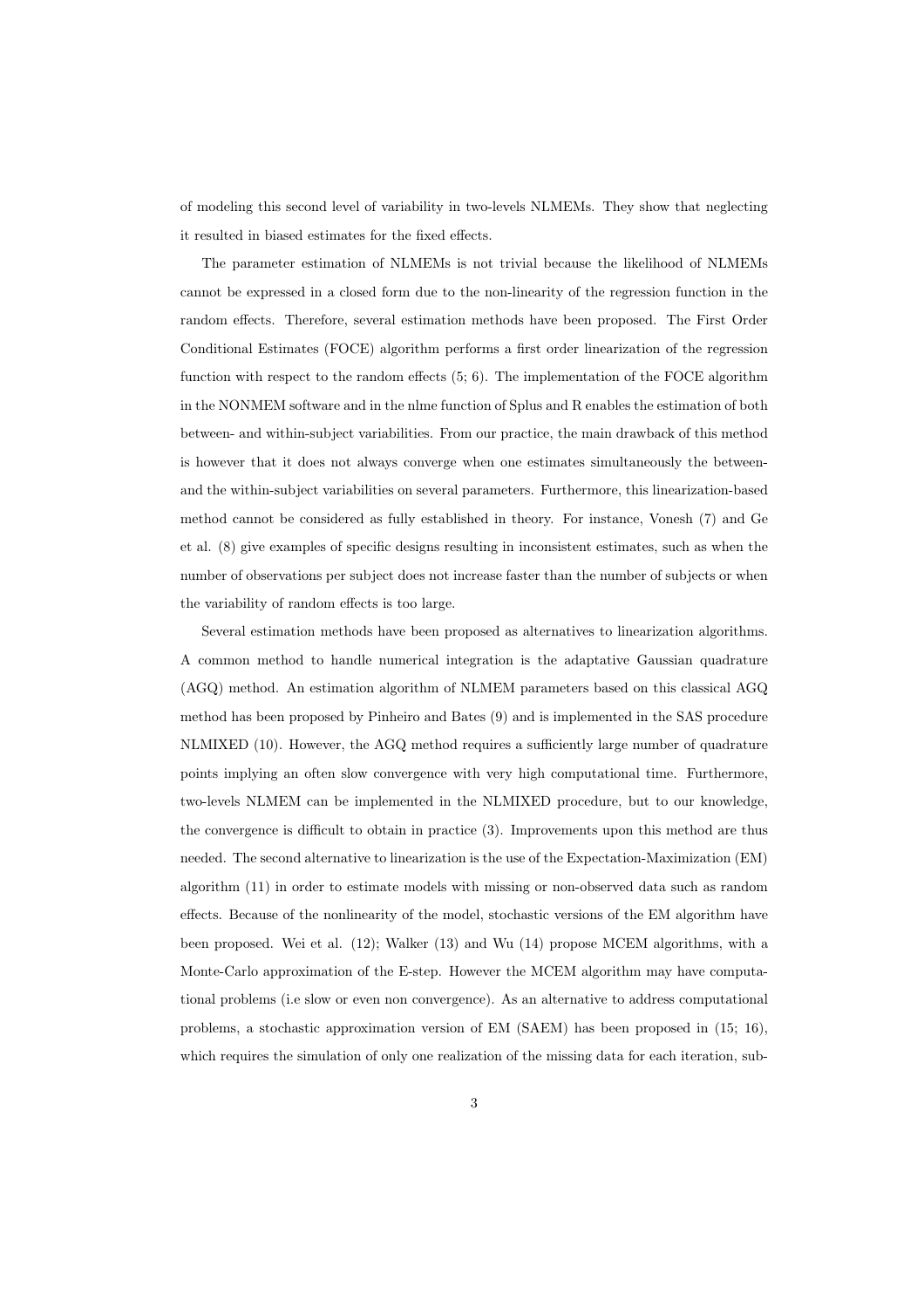stantially reducing the computation time. Kuhn and Lavielle (16) propose to combine the SAEM algorithm with a Monte-Carlo Markov Chain (MCMC) procedure adapted to the NLMEMs, and prove that the resulting estimates are convergent and consistent.

To date, none of the EM-based algorithms are directly applicable to the case of multilevel NLMEMs and have to be adapted. The objective of this paper is to extend the SAEM algorithm to MNLMEMs with two levels of variability: both E and M steps need to be adapted to integrate higher levels of random effects. We also propose estimates of the likelihood and of the Fisher information matrix. We evaluate this algorithm on a PK example, more precisely a two-periods one-sequence cross-over trials simulated mimicking theophyllin concentration data (9). We also apply the SAEM algorithm to the PK interaction of two HIV molecules (tenofovir and atazanavir) from a PK substudy of the ANRS 107-Puzzle 2 trial.

After describing the model and notations (section 2), section 3 describes the SAEM algorithm. Section 4 reports the simulation study and its results. In Section 5, we study the PK interaction of tenofovir on atazanavir in HIV patients. Section 6 concludes the article with some discussion.

# 2 Models

Let us denote  $y_{ijk}$  the observation in unit  $k$   $(k = 1, ..., K)$  for subject  $i$   $(i = 1, ..., n)$  and at time  $t_{ijk}$   $(j = 1, \dots, n_{ik})$ . For instance, the different units can be the different periods in the case of PK trials, or the different parents in the case of genetic analyses. We assume, as a known fact, two nonlinear functions  $f$  and  $g$  such that the two-levels non-linear mixed effects model linking observations to sampling times can be written as:

$$
y_{ijk} = f(t_{ijk}, \phi_{ik}) + g(t_{ijk}, \phi_{ik})\varepsilon_{ijk},
$$
  

$$
\varepsilon_{ijk} \sim \mathcal{N}(0, \sigma^2),
$$

where  $\phi_{ik}$  is the p-vector of the parameters of subject i for unit k and  $\varepsilon_{ijk}$  is the measurement error. We hypothesize that the errors  $\varepsilon_{ijk}$  given  $\phi_{ik}$  are mutually independent. We assume that the individual parameters  $\phi_{ik}$  are random vectors and that for each unit k,  $\phi_{ik}$  can be broken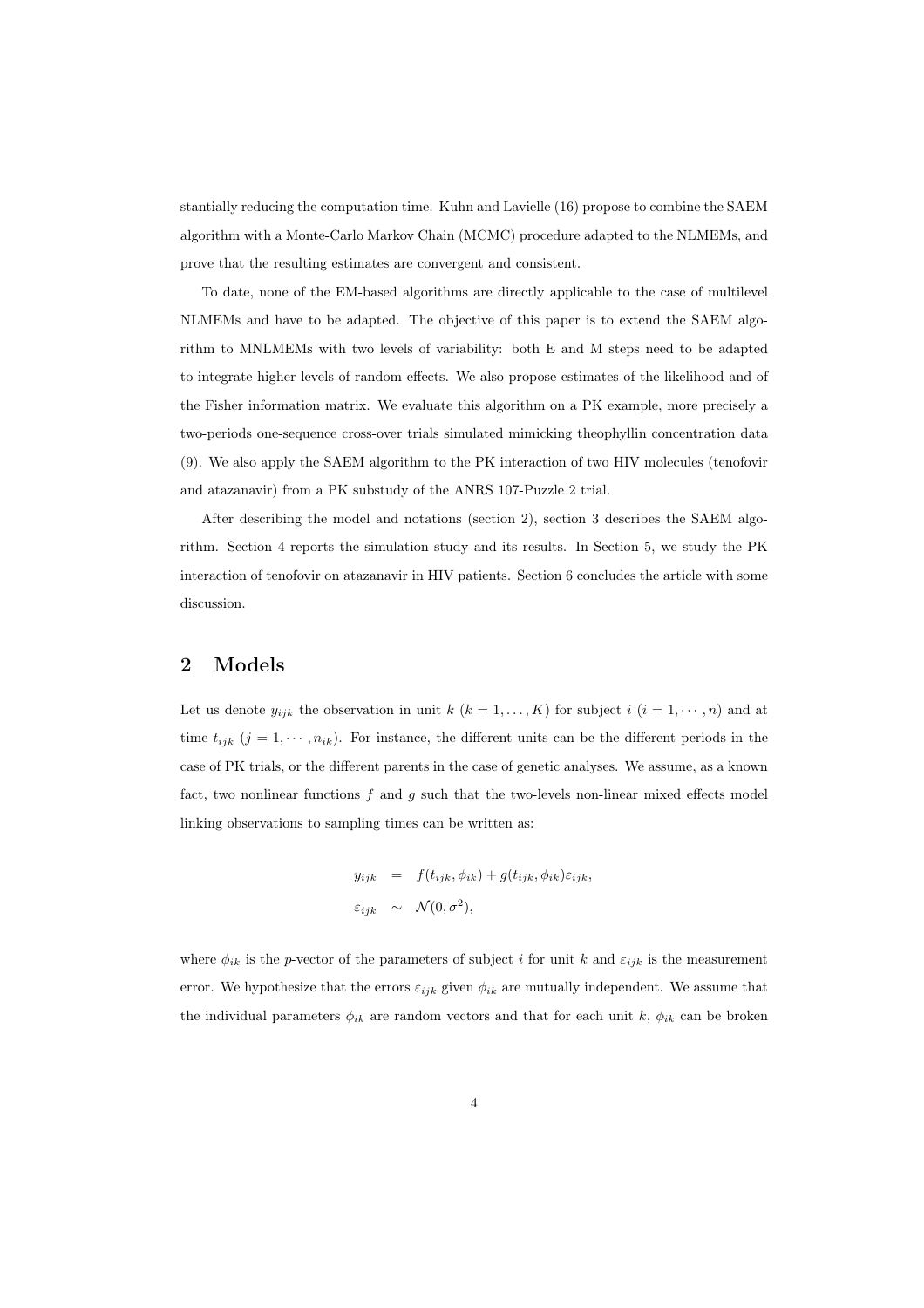into:

$$
\phi_{ik} = \mu + \beta_k + b_i + c_{ik},
$$
  
\n
$$
b_i \sim \mathcal{N}(0, \Omega),
$$
  
\n
$$
c_{ik} \sim \mathcal{N}(0, \Psi),
$$
\n(1)

.

where  $\mu + \beta_k$  is the mean value for unit k,  $b_i$  is the random effect of size p of subject i, and  $c_{ik}$  is the random effect of size p of subject i and unit k. To ensure the identifiability of the parameters, we assume that  $\beta_1 = 0$ , ie  $\mu$  is the mean of the first unit and  $\beta_k$  represents the difference (or effect) of the kth unit in comparison to this first unit. The random effects  $(b_i)$ and  $(c_{ik})$  are assumed to be mutually independent. The total variance of the parameters is thus broken into a between-subject variance  $\Omega$  and a within-subject variance  $\Psi$ . Finally, the individual parameters  $pK$ -vector  $\phi_i = (\phi_{i1}, \ldots, \phi_{iK})$  of subject i is distributed with a Gaussian distribution with mean vector  $(\mu, \mu + \beta_2, \dots, \mu + \beta_K)$  and a  $pK \times pK$  covariance matrix  $\Gamma$  equal to

$$
\Gamma = \left(\begin{array}{ccccc} \Omega + \Psi & \Omega & \ldots & \Omega \\ & & \Omega + \Psi & \ddots & \vdots \\ & & \ddots & \ddots & \Omega \\ & & & \Omega & \Omega + \Psi \end{array}\right)
$$

Let  $\theta = (\mu, \beta, \Omega, \Psi, \sigma^2)$ , the vector of all the parameters of the model where  $\beta$  denotes the vector of unit effect  $\beta = (\beta_1, \ldots, \beta_K)$ . The aim of this paper is to propose an estimation of  $\theta$ by maximizing the likelihood of the observations  $\mathbf{y} = (y_{ijk})_{ijk}$ .

Let us denote  $\tilde{b}_i := \mu + b_i$ . The likelihood of **y** can be written as:

$$
p(\mathbf{y};\theta) = \int p(\mathbf{y}, \phi, \tilde{b}; \theta) d(\phi, \tilde{b})
$$

where  $p(\mathbf{y}, \phi, \tilde{b}; \theta)$  is the likelihood of the complete data  $(\mathbf{y}, \phi, \tilde{b})$ , with  $\phi = (\phi_{ik})_{i=1,\dots,n,k=1,\dots,K}$ and  $\tilde{b} = (\tilde{b}_1,\ldots,\tilde{b}_n)$ . Because of the nonlinearity of the regression function f with respect to the random effects  $\phi_{ik}$ , the likelihood has no closed form. Therefore, the maximization of the likelihood in  $\theta$ ,  $\theta \in \Theta$ , is a complex problem. We propose to use a stochastic version of the EM algorithm, which is presented in detail in the next section.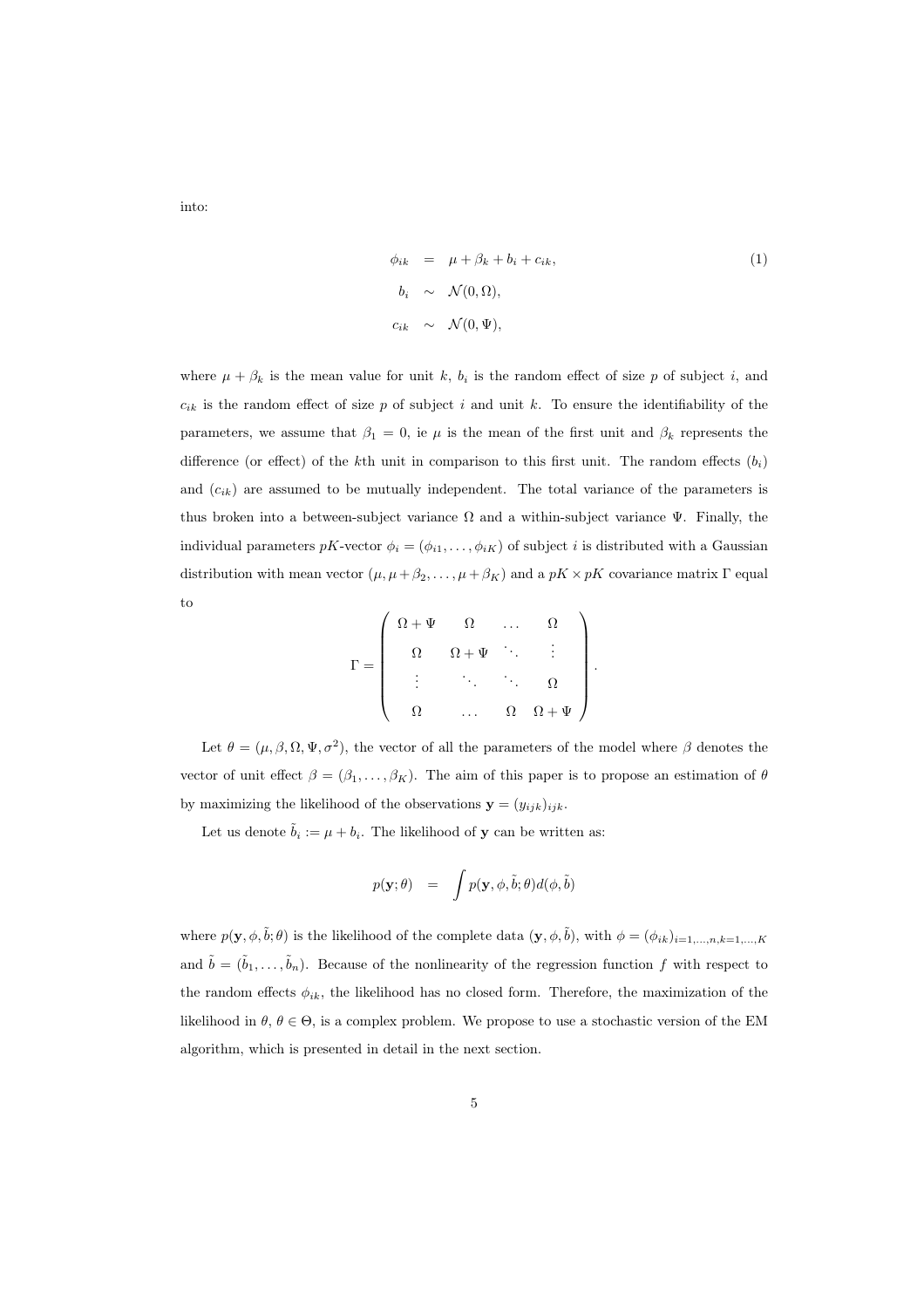## 3 Estimation algorithm

#### 3.1 The SAEM algorithm

The EM algorithm introduced by Dempster et al. (11) is a classical approach to estimate parameters of models with non-observed or incomplete data. In two-levels NLMEMs, the non-observed data are the individual parameters  $(\phi, \tilde{b})$  and the complete data of the model is  $(\mathbf{y}, \phi, \tilde{b})$ . Let us denote  $L_c(\mathbf{y}, \phi, \tilde{b}; \theta) = \log p(\mathbf{y}, \phi, \tilde{b}; \theta)$  the log-likelihood of the complete data. The principle of the iterative EM algorithm is to maximize the function  $Q(\theta|\theta') = E(L_c(\mathbf{y}, \phi, \tilde{b}; \theta)|\mathbf{y}; \theta')$  where the expectation is the conditional expectation under the posterior distribution  $p(\phi, \tilde{b}|y; \theta')$ , the maximization of Q being often easier than the direct maximization of the observed data loglikelihood. Each iteration of the EM algorithm is computed through two steps: the Expectation step (E-step) and the Maximization step (M-step). At the  $\ell^{th}$  iteration of the algorithm, the E step is the evaluation of  $Q(\theta | \hat{\theta}_{\ell})$ , while the M step updates  $\hat{\theta}_{\ell}$  by maximizing  $Q(\theta | \hat{\theta}_{\ell})$ .

Let us show that the function  $Q$  can be reduced in the case of a MNLMEM. First, let us note that as  $p(\tilde{b}|\mathbf{y}, \phi; \theta) = p(\tilde{b}|\phi; \theta)$ , by application of the Bayes theorem we have:

$$
p(\phi, \tilde{b}|\mathbf{y}; \theta) = p(\tilde{b}|\phi; \theta) p(\phi|\mathbf{y}; \theta) = \prod_{i=1}^{n} p(\tilde{b}_i|\phi_i; \theta) p(\phi_i|\mathbf{y}_i; \theta).
$$
\n(2)

Second, through the linearity of the individual parameters model in equation (1), the posterior distribution  $p(\tilde{b}_i|\phi_i;\theta)$  of the *i*th subject is explicit:  $p(\tilde{b}_i|\phi_i;\theta)$  is a Gaussian distribution  $\mathcal{N}(m(\phi_i, \theta), V(\theta))$  of mean and variance equal to:

$$
m(\phi_i, \theta) = V(\theta) \left( \Psi^{-1} \sum_{k=1}^K (\phi_{ik} - \beta_k) + \Omega^{-1} \mu \right),
$$
  
\n
$$
V(\theta) = (\Omega^{-1} + K \Psi^{-1})^{-1}.
$$
\n(3)

Due to the factorization given in equation  $(2)$ , function  $Q$  can be rewritten as:

$$
Q(\theta|\theta') = \int \left( \int L_c(\mathbf{y}, \phi, \tilde{b}; \theta) p(\tilde{b}|\phi; \theta') d\tilde{b} \right) p(\phi|\mathbf{y}; \theta') d\phi.
$$

Because of the explicit posterior distribution of random effects  $\tilde{b}$  given in equation (3), the computation of this conditional expectation can be split into two parts : the computation of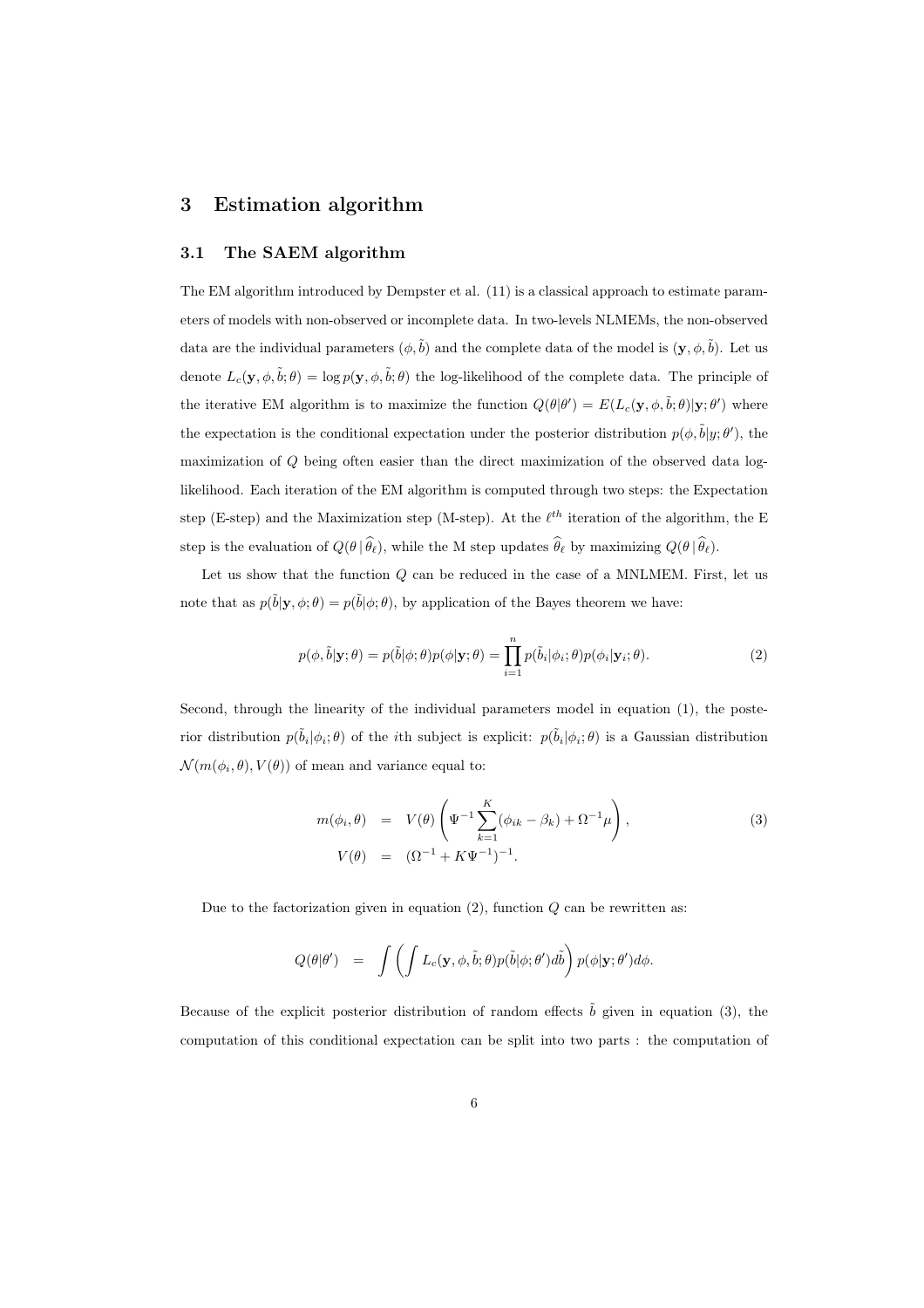the integral with respect to the posterior distribution of  $\tilde{b}$  which has an analytical form, and the computation of the integral with respect to the posterior distribution of  $\phi$  which has no analytical form. Therefore the EM algorithm is split into an explicit direct EM algorithm for the computation of the first integral and the use of a stochastic version of the EM algorithm for the computation of the second integral.

Let us detail the explicit computation of the first integral, denoted by  $R(\mathbf{y}, \phi, \theta, \theta')$ 

$$
R(\mathbf{y}, \phi, \theta, \theta') = \int L_c(\mathbf{y}, \phi, \tilde{b}; \theta) p(\tilde{b}|\phi; \theta') d\tilde{b}.
$$

This integral has an analytical form. Indeed, the complete log likelihood  $L_c(\mathbf{y}, \phi, \tilde{b}; \theta)$  is equal to

$$
L_c(\mathbf{y}, \phi, \tilde{b}; \theta) = -\frac{1}{2} \sum_{k=1}^K \sum_{i=1}^n \sum_{j=1}^{n_{ik}} \log(2\pi \sigma^2 g^2(t_{ijk}, \phi_{ik})) - \frac{1}{2} \sum_{k=1}^K \sum_{i=1}^n \sum_{j=1}^{n_{ik}} \frac{(y_{ijk} - f(t_{ijk}, \phi_{ik}))^2}{\sigma^2 g^2(t_{ijk}, \phi_{ik})}
$$

$$
-\frac{nK}{2} \log(2\pi \det \Psi) - \frac{1}{2} \sum_{k=1}^K \sum_{i=1}^n (\phi_{ik} - \tilde{b}_i - \beta_k)^t \Psi^{-1}(\phi_{ik} - \tilde{b}_i - \beta_k)
$$

$$
-\frac{n}{2} \log(2\pi \det \Omega) - \frac{1}{2} \sum_{i=1}^n (\tilde{b}_i - \mu)^t \Omega^{-1}(\tilde{b}_i - \mu).
$$

As the posterior distribution  $p(\tilde{b}|\phi;\theta)$  is known (equation 3),  $R(\mathbf{y},\phi,\theta,\theta')$  is equal to

$$
R(\mathbf{y}, \phi, \theta, \theta') = -\frac{1}{2} \sum_{i,j,k} \log(2\pi\sigma^2 g^2(t_{ijk}, \phi_{ik})) \frac{1}{2} \sum_{i,j,k} \frac{(y_{ijk} - f(t_{ijk}, \phi_{ik}))^2}{\sigma^2 g^2(t_{ijk}, \phi_{ik})}
$$
(4)  

$$
-\frac{nK}{2} \log(2\pi \det \Psi) - \frac{nK}{2} \Psi^{-1/2} V(\theta') \Psi^{-1/2} - \frac{1}{2} \sum_{i,k} (\phi_{ik} - m(\phi_i, \theta') - \beta_k)^t \Psi^{-1}(\phi_{ik} - m(\phi_i, \theta') - \beta_k)
$$

$$
-\frac{n}{2} \log(2\pi \det \Omega) - \frac{n}{2} \Omega^{-1/2} V(\theta') \Omega^{-1/2} - \frac{1}{2} \sum_{i=1}^n (m(\phi_i, \theta') - \mu)^t \Omega^{-1} (m(\phi_i, \theta') - \mu).
$$

Therefore Q is reduced to the computation of the second integral under the posterior distribution  $p(\phi|\mathbf{y};\theta)$  as follows:

$$
Q(\theta|\theta') = \int R(\mathbf{y}, \phi, \theta, \theta') p(\phi|\mathbf{y}; \theta') d\phi.
$$
 (5)

Given the non-linearity of function f with respect to  $\phi$ , the posterior distribution  $p(\phi|\mathbf{y};\theta')$  has no closed form and the function Q defined by (5) is intractable. Thus we propose to use the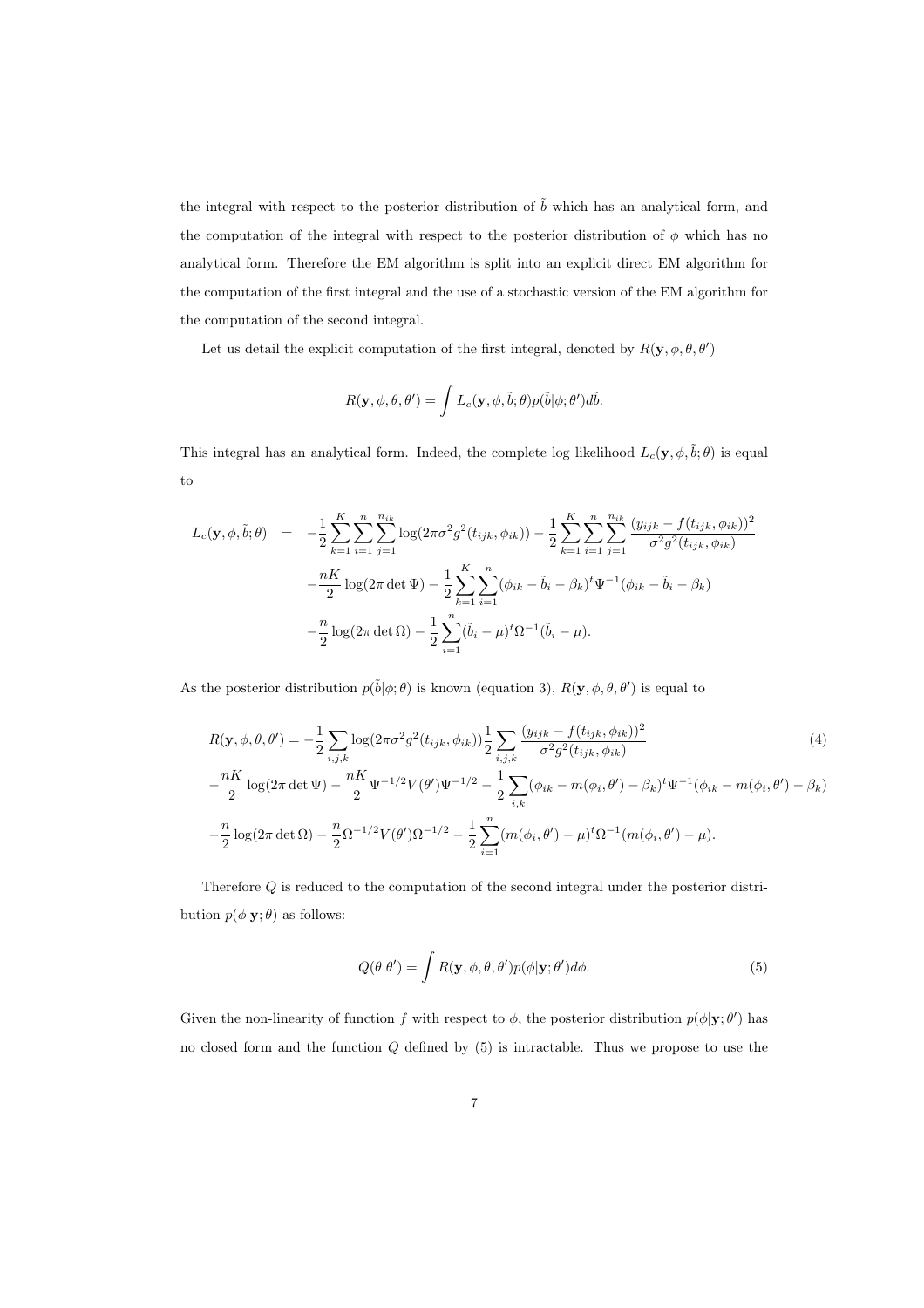stochastic version SAEM of the EM algorithm proposed by Delyon et al. (15) which evaluates the integral Q by a stochastic approximation procedure.

Let us detail this SAEM algorithm in the case of two-levels NLMEMs. Let us note that the quantity  $R(\mathbf{y}, \phi, \theta, \theta')$  belongs to the regular curved exponential family, i.e, it can be written as

$$
R(\mathbf{y}, \phi, \theta, \theta') = -\Lambda(\theta) + \langle S(\mathbf{y}, \phi, \theta'), \Phi(\theta) \rangle,
$$
\n(6)

where  $\langle .,.\rangle$  is the scalar product,  $\Lambda$  and  $\Phi$  are two functions twice continuously differentiable on  $\Theta$  and  $S(\mathbf{y}, \phi, \theta')$  is known as the minimal sufficient statistics of the complete model. Those statistics are detailed later. In this case, the Q function is reduced to

$$
Q(\theta|\theta') = -\Lambda(\theta) + \langle \left( \int S(\mathbf{y}, \phi, \theta') p(\phi|\mathbf{y}; \theta') d\phi \right), \Phi(\theta) \rangle,
$$

In this case, at the  $\ell$ th iteration, the SAEM algorithm proceeds as follows:

- Simulation step: simulation of the missing data  $(\phi_i^{(\ell)})_i$  under the conditional distribution  $p(\phi|\mathbf{y};\widehat{\theta}_{\ell})$
- Stochastic approximation step: computation of a stochastic approximation  $s_{\ell+1}$  of  $E\left[S(\mathbf{y}, \phi, \widehat{\theta}_{\ell}) | \mathbf{y}; \widehat{\theta}_{\ell}\right] =$  $\int S(\mathbf{y}, \phi, \widehat{\theta}_{\ell})p(\phi|\mathbf{y}; \widehat{\theta}_{\ell})d\phi$ , using  $(\gamma_{\ell})_{\ell \geq 0}$ , a sequence of positive numbers decreasing to 0:

$$
s_{\ell+1} = s_{\ell} + \gamma_{\ell}(S(\mathbf{y},\phi^{(\ell)},\widehat{\theta}_{\ell}) - s_{\ell}).
$$

- Maximization step: update of the estimate  $\widehat{\theta}_{\ell+1}$ :

$$
\widehat{\theta}_{\ell+1} = \arg \max_{\theta \in \Theta} \left( -\Lambda(\theta) \right) + \left\langle s_{\ell+1}, \Phi(\theta) \right\rangle \right).
$$

The sufficient statistics of the complete model (4) evaluated during the SA step of the SAEM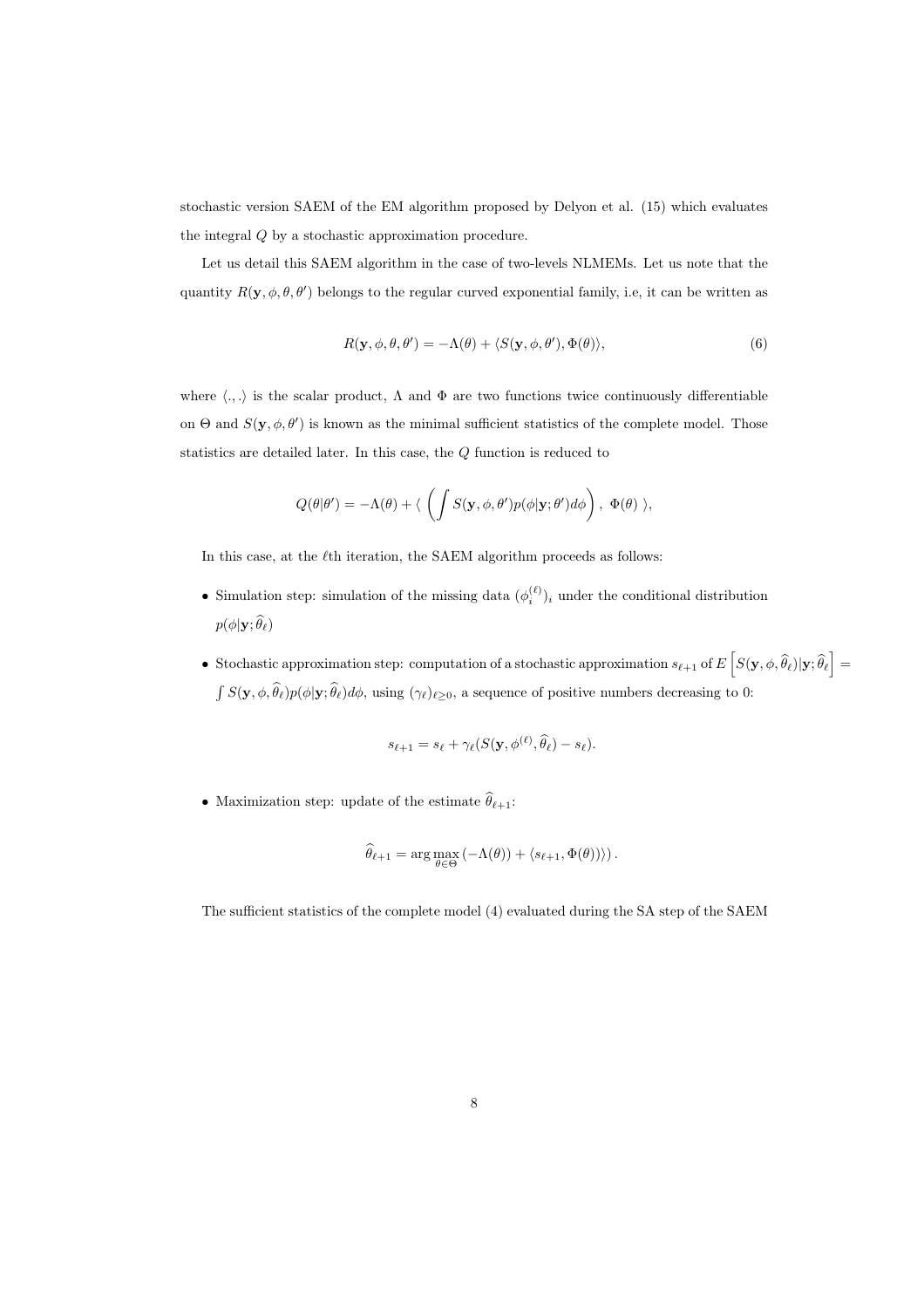algorithm are as follows:

$$
s_{1,i,\ell+1} = s_{1,i,\ell} + \gamma_{\ell} \left( \sum_{k=1}^{K} \phi_{ik}^{(\ell)} - s_{1,i,\ell} \right), \quad i = 1, ..., N,
$$
  
\n
$$
s_{2,k,\ell+1} = s_{2,k,\ell} + \gamma_{\ell} \left( \sum_{i=1}^{n} \phi_{ik}^{(\ell)} - s_{2,k,\ell} \right), \quad k = 1, ..., K,
$$
  
\n
$$
s_{3,\ell+1} = s_{3,\ell} + \gamma_{\ell} \left( \sum_{i=1}^{n} m(\phi_{i}^{(\ell)}, \hat{\theta}_{\ell})^t m(\phi_{i}^{(\ell)}, \hat{\theta}_{\ell}) - s_{3,\ell} \right),
$$
  
\n
$$
s_{4,\ell+1} = s_{4,\ell} + \gamma_{\ell} \left( \sum_{k=1}^{K} \sum_{i=1}^{n} \left( \phi_{ik}^{(\ell)} - m(\phi_{i}^{(\ell)}, \hat{\theta}_{\ell}) \right)^t \left( \phi_{ik}^{(\ell)} - m(\phi_{i}^{(\ell)}, \hat{\theta}_{\ell}) \right) - s_{4,\ell} \right),
$$
  
\n
$$
s_{5,\ell+1} = s_{5,\ell} + \gamma_{\ell} \left( \sum_{i,j,k} \left( \frac{y_{ijk} - f(t_{ijk}, \phi_{ik}^{(\ell)})}{g(t_{ijk}, \phi_{ik}^{(\ell)})} \right)^2 - s_{5,\ell} \right),
$$

The expression of the M step is obtained by derivation of equation (4). The parameter estimates are as follows:

$$
\hat{\mu}_{\ell+1} = V(\hat{\theta}_{\ell}) \hat{\Psi}_{\ell}^{-1} \left( \frac{1}{n} \sum_{i=1}^{n} s_{1,i,\ell+1} - \sum_{k=1}^{K} \hat{\beta}_{k,\ell} \right) + V(\hat{\theta}_{\ell}) \hat{\Omega}_{\ell}^{-1} \hat{\mu}_{\ell},
$$
  

$$
\hat{\beta}_{k,\ell+1} = \frac{s_{2,k,\ell+1}}{n} - \hat{\mu}_{\ell+1}, \qquad \text{for } k = 2, ..., K,
$$
  

$$
\hat{\Omega}_{\ell+1} = V(\hat{\theta}_{\ell}) + \frac{s_{3,\ell+1}}{n} - (\hat{\mu}_{\ell+1})^{t} \hat{\mu}_{\ell+1},
$$
  

$$
\hat{\Psi}_{\ell+1} = V(\hat{\theta}_{\ell}) + \frac{s_{4,\ell+1}}{nK} - \frac{1}{K} \sum_{k=1}^{K} (\hat{\beta}_{k,\ell+1})^{t} \hat{\beta}_{k,\ell+1},
$$
  

$$
\hat{\sigma}^{2}_{\ell+1} = \frac{s_{5,\ell+1}}{\sum_{i=1}^{n} \sum_{k=1}^{K} n_{ik}}.
$$

Comparing with the classic SAEM algorithm for single-level NLMEMs, the extension of SAEM to the two-levels NLMEMs is finally split into an explicit EM algorithm and a stochastic EM part. Furthermore, it requires the computation of two intermediate quantities (the conditional expectations  $m(\phi_i, \theta)$  and variance  $V(\theta)$  of the between-subject random effects parameters  $b_i$ ) as well as two additional sufficient statistics  $(S_3 \text{ and } S_4)$ , functions of  $m(\phi_i, \theta)$ . The M-step differs from the one of the classic SAEM for single-level NLMEMs, especially for the estimation of the variance matrix  $\Omega$  and  $\Psi$  which uses the additional quantity  $V(\theta)$ .

As proved by (15; 17), the convergence of the SAEM algorithm is ensured under the following assumption: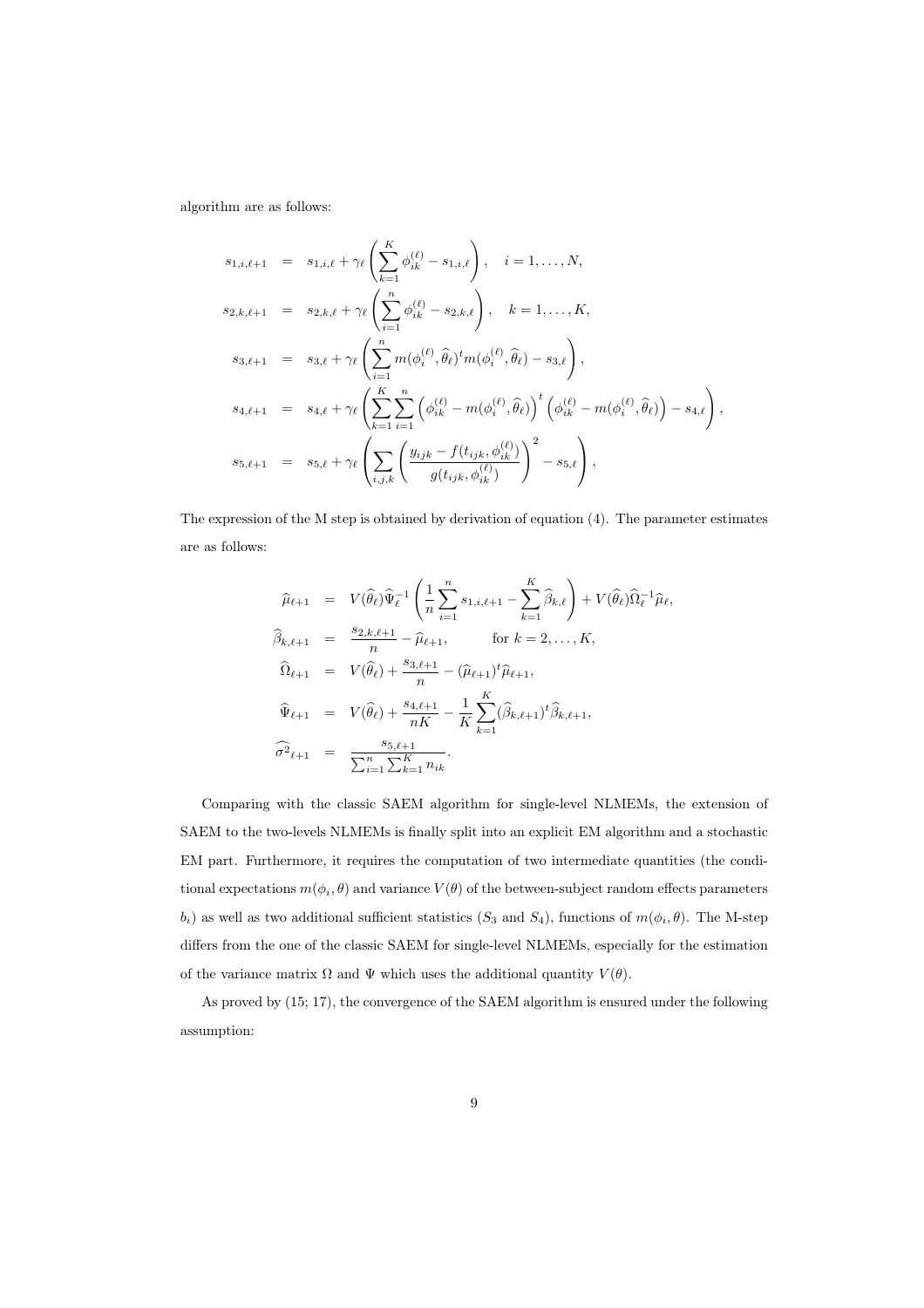Assumption (A1):

- 1. Functions  $\Lambda$  and  $\Phi$  are twice continuously differentiable on  $\Theta$ .
- 2. The log-likelihood log  $p(\mathbf{y}; \theta)$  is d times differentiable on  $\Theta$ , where d is the dimension of  $S(\mathbf{y},\phi,\theta')$ .
- 3. Function  $\bar{s}$  defined as

$$
\bar{s}(\theta,\theta')=\int S(\mathbf{y},\phi,\theta')p(\phi|\mathbf{y};\theta)d\phi
$$

is continuously differentiable on  $\Theta$  with respect to its first variable.

4. For all  $\ell$  in  $\mathbb{N}, \gamma_{\ell} \in [0, 1], \sum_{\ell=1}^{\infty} \gamma_{\ell} = \infty$  and  $\sum_{\ell=1}^{\infty} \gamma_{\ell}^2 < \infty$ .

For a convenient step sizes sequence  $\gamma_{\ell}$ , the assumption (A1) is trivially checked in our model. A choice of step sizes sequence  $\gamma_{\ell}$  is presented in Section 4.

However, the simulation step of the SAEM algorithm, which performs the simulation of the non-observed vector  $\phi$  under the posterior distribution  $p(\phi|\mathbf{y};\theta)$  cannot be directly performed because the posterior distribution is only known up to a constant. In this case, Kuhn and Lavielle (16) propose to combine the SAEM algorithm with a Markov Chain Monte Carlo (MCMC) procedure for the simulation step. This version of the SAEM-MCMC algorithm can be used for the estimation of MNLMEMs. The MCMC procedure used in this case is detailed in section 3.2. As proved by (17), the convergence of the SAEM-MCMC algorithm is ensured under assumption (A1) and the following additional assumption:

Assumption (A2):

For any  $\theta$  in  $\Theta$ , we assume that the conditional distribution  $p(.|\mathbf{y};\theta)$  is the unique limiting distribution of a transistion probability  $\Pi_{\theta}$ , that has the following properties:

1. For any compact subset V of  $\Theta$ , there exists a real constant L such that for any  $(\theta, \theta')$  in  $V^2$ 

$$
\sup_{\{\phi,\phi'\}\in\mathcal{E}}|\Pi_{\theta}(\phi'|\phi)-\Pi_{\theta'}(\phi'|\phi)|\leq L\|\theta-\theta'\|.
$$

2. The transition probability  $\Pi_{\theta}$  supplies an uniformly ergodic chain whose invariant probability is the conditional distribution  $p(\phi|\mathbf{y};\theta)$ , i.e.

$$
\exists K_{\theta} \in \mathbb{R}^+, \quad \exists \rho_{\theta} \in ]0,1[ \quad | \quad \forall \ell \in \mathbb{N} \quad ||\Pi_{\theta}^{\ell}(\cdot|\phi) - p(\cdot,\cdot|\mathbf{y};\theta)||_{TV} \le C_{\theta} \rho_{\theta}^{\ell},
$$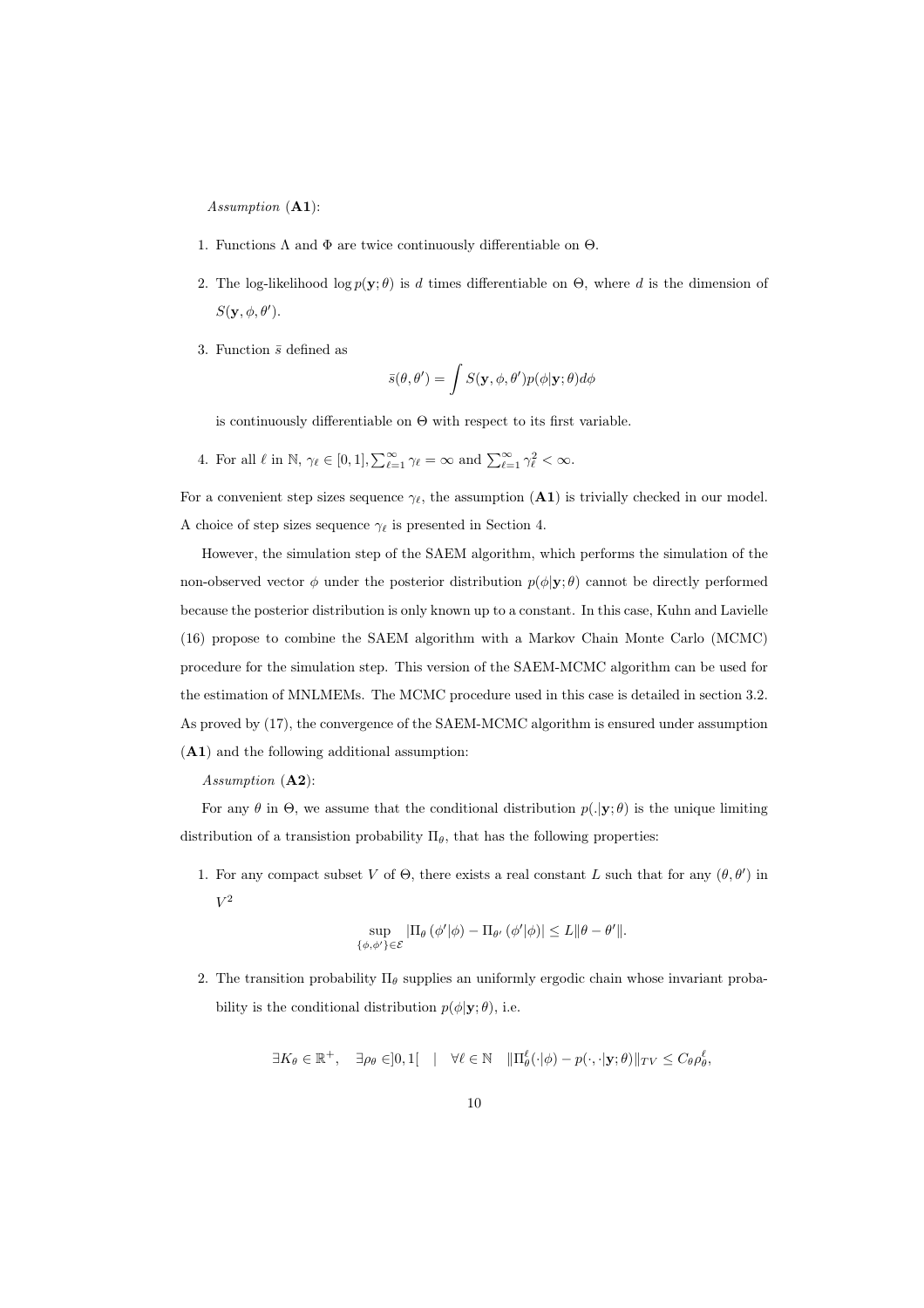where  $\|\cdot\|_{TV}$  is the total variation norm. Furthermore,

$$
C = \sup_{\theta \in \Theta} C_{\theta} < \infty \quad \text{and} \quad \rho = \sup_{\theta \in \Theta} \rho_{\theta} < 1.
$$

3. Function  $S$  is bound on  $\mathcal{E}$ .

At iteration  $\ell$ , the S-step of the SAEM-MCMC algorithm consists thus in simulating  $\phi^{(\ell)}$  with the transistion probability  $\Pi_{\hat{\theta_\ell}}\left(\phi^{(\ell-1)}|d\phi^{(\ell)}\right)$ .

The assumption  $(A2.2)$  is the most delicate to check, and it depends on the choice of the MCMC algorithm. This is detailed in the next subsection after presenting the MCMC procedure.

In practice, the SAEM algorithm being a stochastic algorithm, there exists no deterministic convergence criterion which could be used to stop the iterations of the algorithm as soon as the convergence is reached. Therefore, we recommend to implement the SAEM algorithm with a sufficiently large number of iterations and to graphically check the convergence by plotting the values of the SAEM estimates obtained along iterations versus the iterations. Such a figure is described in Section 4.

#### 3.2 MCMC algorithm for the simulation step

Let us detail the simulation step of the SAEM-MCMC algorithm, which performs the simulation of the missing data  $\phi$  through a Markov chain which has  $p(\phi|\mathbf{y};\theta)$  as unique stationary distribution. For subject i, by Bayes formula, this conditional distribution is proportional to

$$
p(\phi_i|\mathbf{y}_i;\theta) \propto \prod_{k=1}^K p(\mathbf{y}_{ik}|\phi_{ik};\theta) p(\phi_i;\theta).
$$

We propose to use a Metropolis-Hastings  $(M-H)$  algorithm to simulate this Markov chain. Let us recall the principle of this algorithm. At iteration  $r$  of the M-H algorithm, given the current value  $\phi_i^{(r)}$  of the Markov Chain, the M-H algorithm proceeds as follows:

- 1. Simulate  $\phi_i^c$  with a proposal distribution  $q(\cdot, \phi_i^{(r)})$
- 2. Compute the acceptance probability

$$
\alpha(\phi_i^c, \phi_i^{(r)}) = \frac{\prod_{k=1}^K p(\mathbf{y}_{ik} | \phi_{ik}^c; \theta) p(\phi_i^c; \theta)}{\prod_{k=1}^K p(\mathbf{y}_{ik} | \phi_{ik}^{(r)}; \theta) p(\phi_i^{(r)}; \theta)} \frac{q(\phi_i^c, \phi_i^{(r)})}{q(\phi_i^{(r)}, \phi_i^c)}
$$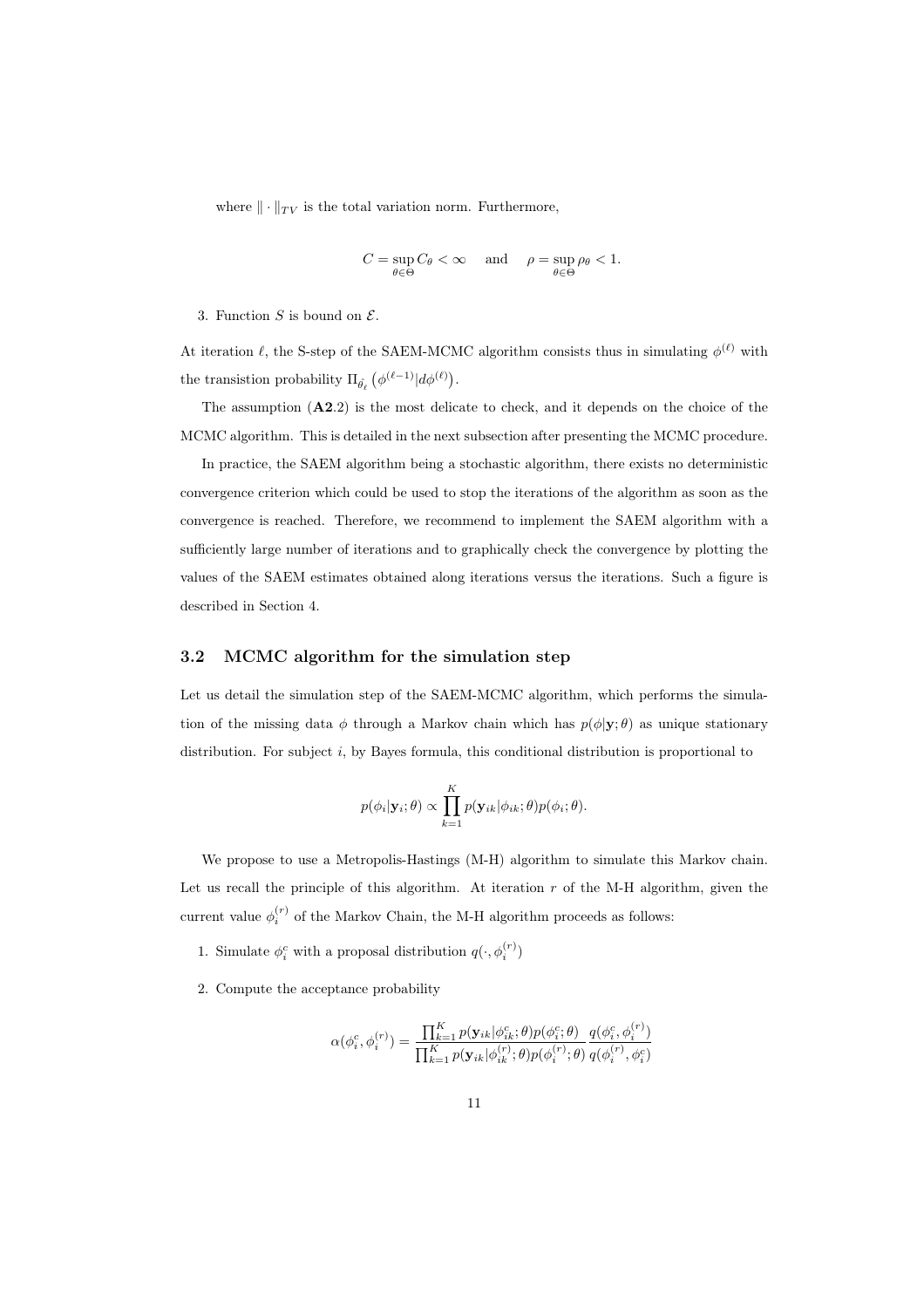- 3. Simulate u with a uniform distribution  $\mathcal{U}[0,1]$
- 4. Update the Markov chain with

$$
\phi_i^{(r+1)} = \left\{ \begin{array}{cl} \phi_i^c & \text{if} & u \leq \alpha(\phi_i^c, \phi_i^{(r)}) \\ \phi_i^{(r)} & \text{else} \end{array} \right.
$$

The convergence of the M-H algorithm strongly depends on the choice of the proposal distribution q. The convergence is ensured for some proposal distributions such as independent  $(q(\cdot, \phi_i^{(r)})$ independent of  $\phi_i^{(r)}$  or symmetrical  $(q(\cdot, \phi_i^{(r)}) = q(\phi_i^{(r)}, \cdot))$  proposals (18). These proposals are detailed below. Given the dimension of  $\phi$ , we also consider a Metropolis-Hastings-Within-Gibbs algorithm, combining both Gibbs algorithm and M-H procedure. The advantage of the Gibbs algorithm is to reduce the multi-dimensional simulation problem to the successive simulations of one-dimension vectors. Finally, at iteration  $\ell$  of the SAEM algorithm, given the current estimate  $\widehat{\theta}_{\ell}$ , we combine the three following proposal transitions:

- 1. the prior distribution of  $\phi_i$ , that is the Gaussian distribution  $\mathcal{N}(\hat{\mu}_\ell + \hat{\beta}_\ell, \hat{\Gamma}_\ell)$ , corresponding to an independent M-H algorithm,
- 2. the multidimensional random walks  $\mathcal{N}(\phi_i^{(\ell-1)}, \rho \widehat{\Gamma}_{\ell})$  (symmetric proposal), where  $\rho$  is a scaling value chosen to ensure a satisfactory acceptation rate, namely around 30% as proposed in (19),
- 3. a succession of  $Kp$  unidimensional Gaussian random walks (symmetric proposal), i.e each component of  $\phi_i$  is successively updated, leading to a Metropolis-Hastings-Within-Gibbs algorithm,

where  $\widehat{\Gamma}_{\ell}$  is equal to

$$
\widehat{\Gamma}_{\ell} = \left(\begin{array}{cccc} \widehat{\Omega}_{\ell} + \widehat{\Psi}_{\ell} & \widehat{\Omega}_{\ell} & \dots & \widehat{\Omega}_{\ell} \\ & & & \\ \widehat{\Omega}_{\ell} & \widehat{\Omega}_{\ell} + \widehat{\Psi}_{\ell} & \ddots & \vdots \\ \vdots & \ddots & \ddots & \widehat{\Omega}_{\ell} \\ & & & \\ \widehat{\Omega}_{\ell} & \dots & \widehat{\Omega}_{\ell} & \widehat{\Omega}_{\ell} + \widehat{\Psi}_{\ell} \end{array}\right)
$$

.

Given the proposal distributions, as previously detailed, and using the theoretical convergence results proposed in (18), this hybrid Gibbs algorithm converges and generates an uniformly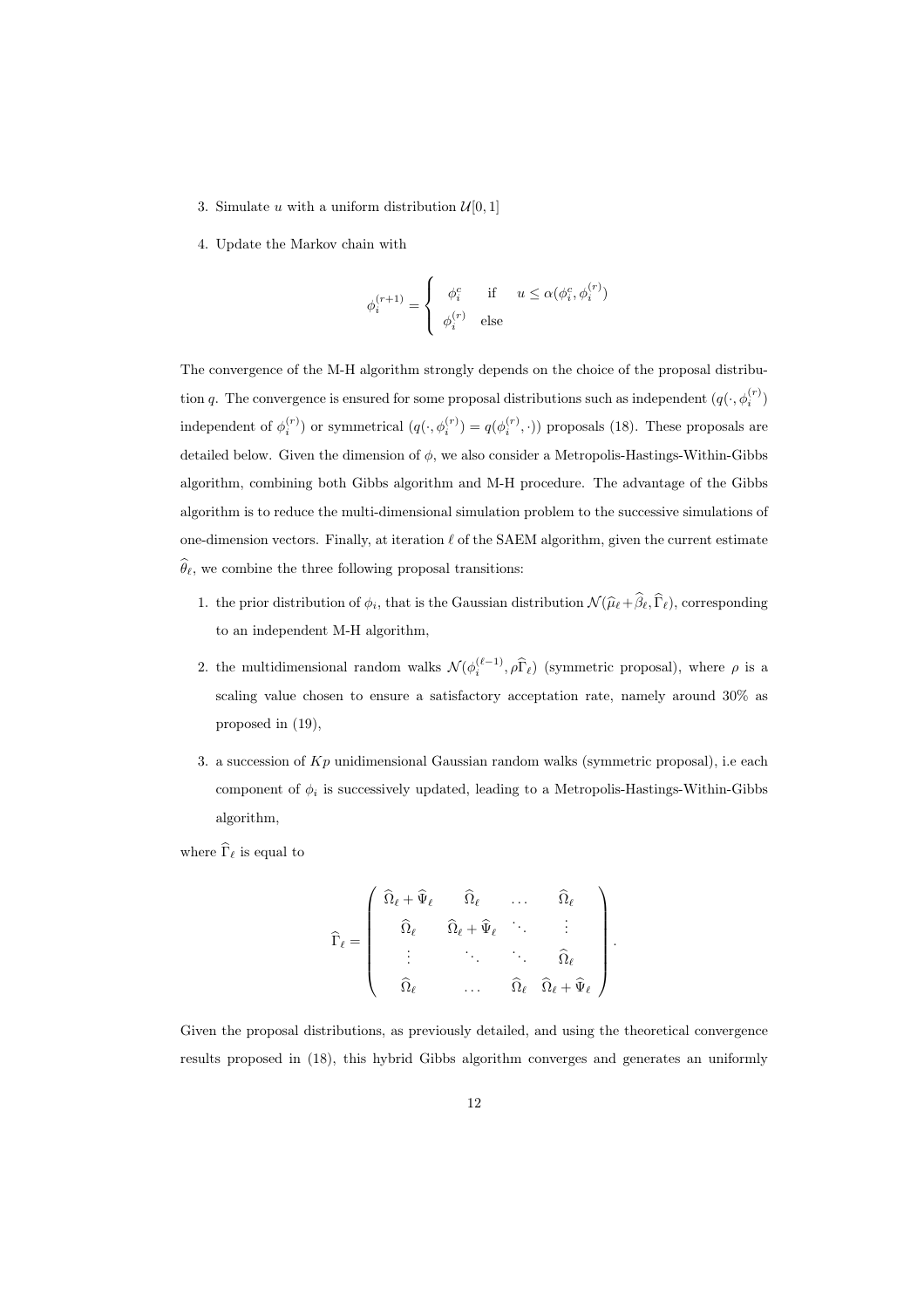ergodic chain with  $p(\phi|\mathbf{y};\theta)$  as the stationary distribution. Consequently, by applying the convergence theorem of Kuhn and Lavielle (16) and under assumptions (A1) and (A2), we prove that the estimate sequence  $(\widehat{\theta}_{\ell})_{\ell>0}$  produced by the extended SAEM algorithm converges towards a (local) maximum of the likelihood  $p(\mathbf{y}; \theta)$ .

In practice, the convergence of the MCMC algorithm is difficult to verify. As in Bayesian inference, the only convergence criteria existing for MCMC procedure are graphical criteria. We have to check if the estimate sequence explores a sufficiency large domain of the Markov chain. A convergence figure is presented and commented in section 4.

#### 3.3 Estimation of the Fisher information matrix and the likelihood

To perform statistical tests such as Wald test or likelihood ratio test, we propose estimators of the Fisher information matrix and the likelihood, respectively. As the Fisher information matrix has no closed form in MNLMEMs, we propose to approximate it by the Fisher information matrix of the multi-level linear mixed model deduced from the MNLMEM after linearization of the function f around the conditional expectation of the individual parameters  $(E(\phi_i|y;\hat{\theta}), 1 \leq i \leq$ n). The computation of this linearized Fisher information matrix is direct and does not need any approximation.

The estimation of the likelihood of the MNLEM is based on an Importance Sampling procedure, as proposed by Samson et al. (20) for NLMEMs. The Importance Sampling procedure has been introduced to approximate the integral of the likelihood with a smaller variance than with other Monte Carlo methods. In this case, an estimate of the contribution  $p(\mathbf{y}_i;\theta)$  of the individual  $i$  to the likelihood is

$$
\widehat{p(\mathbf{y}_i;\theta)} = \frac{1}{T} \sum_{t=1}^{T} \frac{p(\mathbf{y}_i, \phi_i^{(t)}; \theta)}{q_i(\phi_i^{(t)})}
$$

where  $(\phi_i^{(t)})_{t=1,\dots,T}$  are simulated using the individual instrumental distribution  $q_i$ . As an individual instrumental distribution  $q_i$ , we propose a Gaussian approximation of the individual conditional posterior distribution  $p(\phi_i|\mathbf{y}_i;\theta)$ .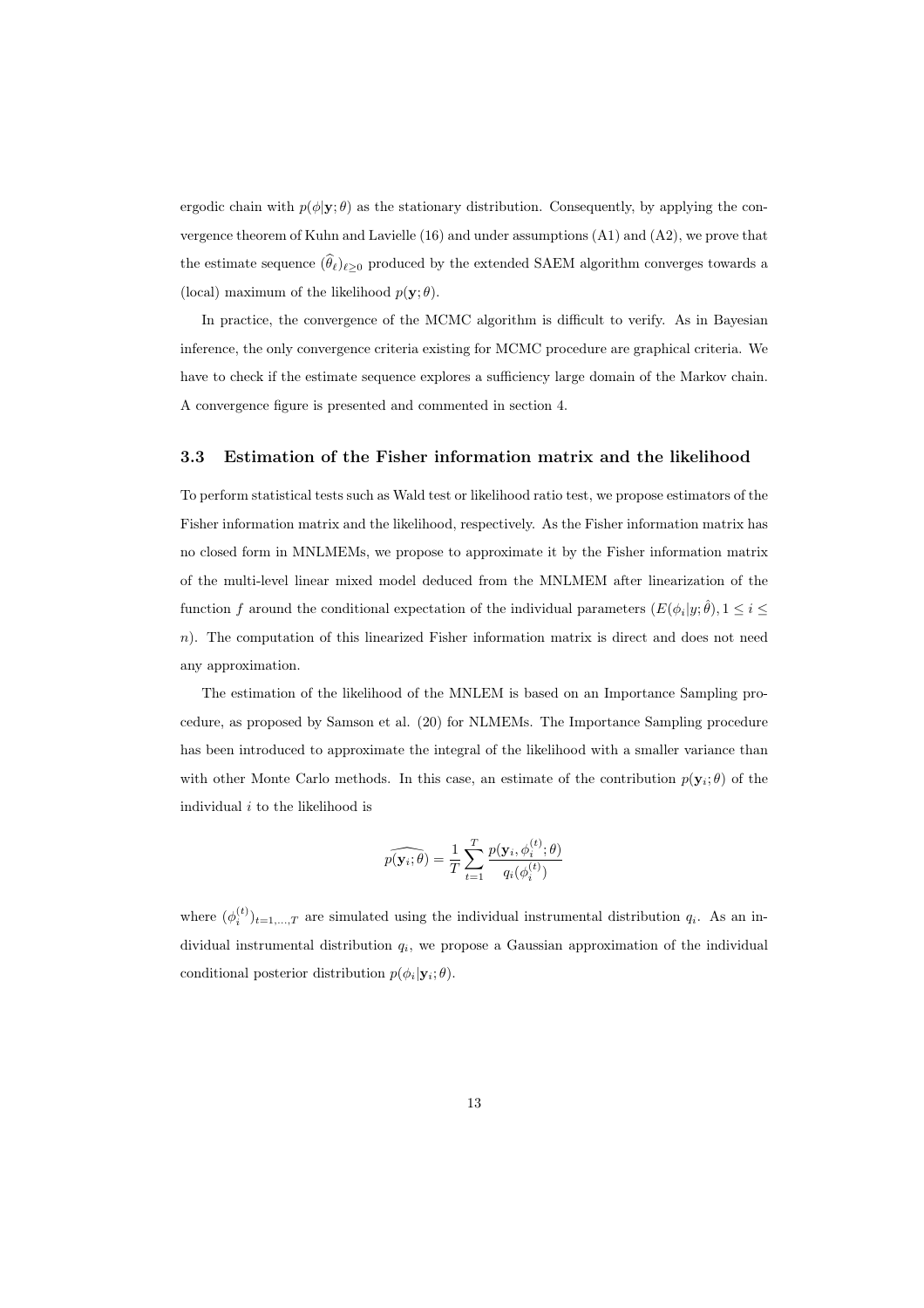# 4 Simulation study: a PK example

#### 4.1 Simulation settings

The objective of this simulation study is to illustrate the main statistical properties of the extended SAEM algorithm (bias, root mean square errors, group comparison tests) and to compare them to the FOCE algorithm. We do not use the AGQ algorithm, since procedure NLMIXED does not succeed, in practice, in estimating such complex variance models.

We use the PK data of orally administered theophyllin to define the population model for the simulation study. These data are classical ones in population pharmacokinetics, often used for software evaluation (21). We assume that concentrations can be described by a one-compartment model with first order absorption and first order elimination:

$$
f(t, \phi) = \frac{DK_a}{VK_a - Cl} \left( e^{-\frac{Cl}{V}t} - e^{-K_a t} \right)
$$

where  $D$  is the dose,  $V$  is the volume of distribution,  $K_a$  is the absorption rate constant and  $Cl$  is the clearance of the drug elimination. These parameters are positive and distributed according to a log-normal distribution. Thus,  $\phi$  has the following components:  $\phi = (\log V, \log K_a, \log AUC)$ , with  $AUC = D/Cl$ . We assume identical sampling times for all subjects: for all i in 1,..., n,  $k = 1, 2, t_{ijk} = t_j$  for  $j = 1, ..., J$ . Additive Gaussian random effects are assumed for each parameter with a diagonal covariance matrix  $\Omega$  and a a diagonal covariance matrix  $\Psi$ . Let  $\omega^2 = (\omega_V^2, \omega_{K_a}^2, \omega_{AUC}^2)$  and  $\psi^2 = (\psi_V^2, \psi_{K_a}^2, \psi_{AUC}^2)$  denote the vector of the variances of the random effects. A combined error model is assumed by setting  $g(t, \phi) = 1 + f(t, \phi)$ .

We set the dose for all subjects to the value of 4 mg. For all the parameters, the values are those proposed by Panhard and Mentré (22):  $\log V = -0.73$ ,  $\log K_a = 0.39$  and  $\log AUC = 4.61$ ,  $\omega_V^2 = 0.01, \, \omega_{K_a}^2 = 0.04, \, \omega_{AUC}^2 = 0.04, \, \psi_V^2 = 0.0025, \, \psi_{K_a}^2 = 0.01, \, \psi_{AUC}^2 = 0.01$  and  $\sigma^2 = 0.01$ . We generate  $n = 24$  and  $n = 40$  total numbers of subjects with  $J = 10$  blood samples per subject, taken at 15 minutes, 30 minutes, 1, 2, 3.5, 5, 7, 9, 12 and 24 hours after dosing. The individual data of one simulated trial are displayed in Figure 1.

#### [Figure 1 about here.]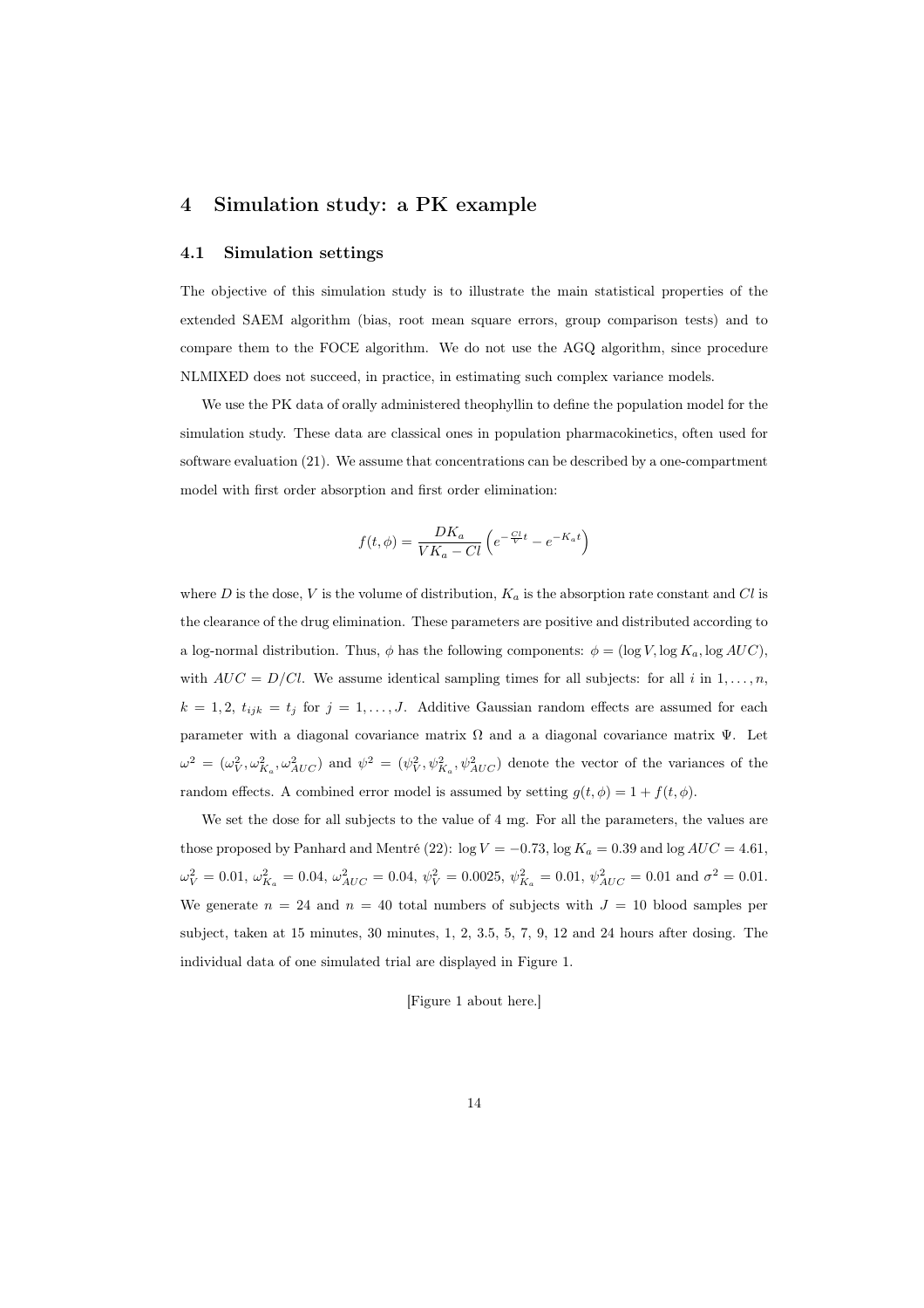#### 4.2 Evaluation of estimates

Our aim is to evaluate and compare the estimates produced by the extended SAEM algorithm with those produced by the nlme function of the R software. We fit the simulation model and compute the relative bias and relative root mean square error (RMSEs) for each component of  $\theta$  from 1000 replications of the two trials described below ( $n = 24$  and  $n = 40$  total number of subjects).

The simulation model includes a treatment effect on all components of θ. We test the null hypothesis  $\{\beta_{\log AUC} = 0\}$  using the Wald test. We also fit the model where the treatment effect on log AUC is not estimated, and test the same null hypothesis using the Likelihood Ratio Test (LRT).

The SAEM algorithm is implemented with 500 iterations. During the first 200 iterations, a constant step size  $\gamma_{\ell} = 1$  is chosen, in order to let the Markov chain explore the parameters domain. Then during the last 300 iterations, the stochastic approximation scheme is implemented with a step size equal to  $\gamma_{\ell} = \frac{1}{\ell - 200}$  at iteration  $\ell$ . This choice of step size sequence verifies convergence assumption  $(A1.1)$ . The evolution of each SAEM parameter estimates is plotted against iterations (logarithmic scale) on Figure 2. During the first iterations of the SAEM algorithm, the estimate sequences explore randomly some neighborhoods of the initial values, through the Markov chain simulation. In particular, these behaviors are clearly visible for the fixed effect parameters ( $\mu$  and  $\beta$ ). After 200 iterations, the estimates converge then rapidly to a neighborhood of the maximum likelihood, due to the stochastic approximation scheme. In this example, the iteration number has been chosen such that the convergence is clearly attained before the last iteration.

#### [Figure 2 about here.]

The relative bias and RMSEs obtained on the 1000 datasets with  $n = 24$  and  $n = 40$  subjects are presented in Table 1.

#### [Table 1 about here.]

The bias and the RMSEs of the fixed effects  $(\mu)$  are small with the SAEM algorithm and are almost half of those obtained with nlme (especially the RMSEs). The bias and RMSEs of the unit effect  $(\beta)$  are small and on the same order with both methods. For the between-subject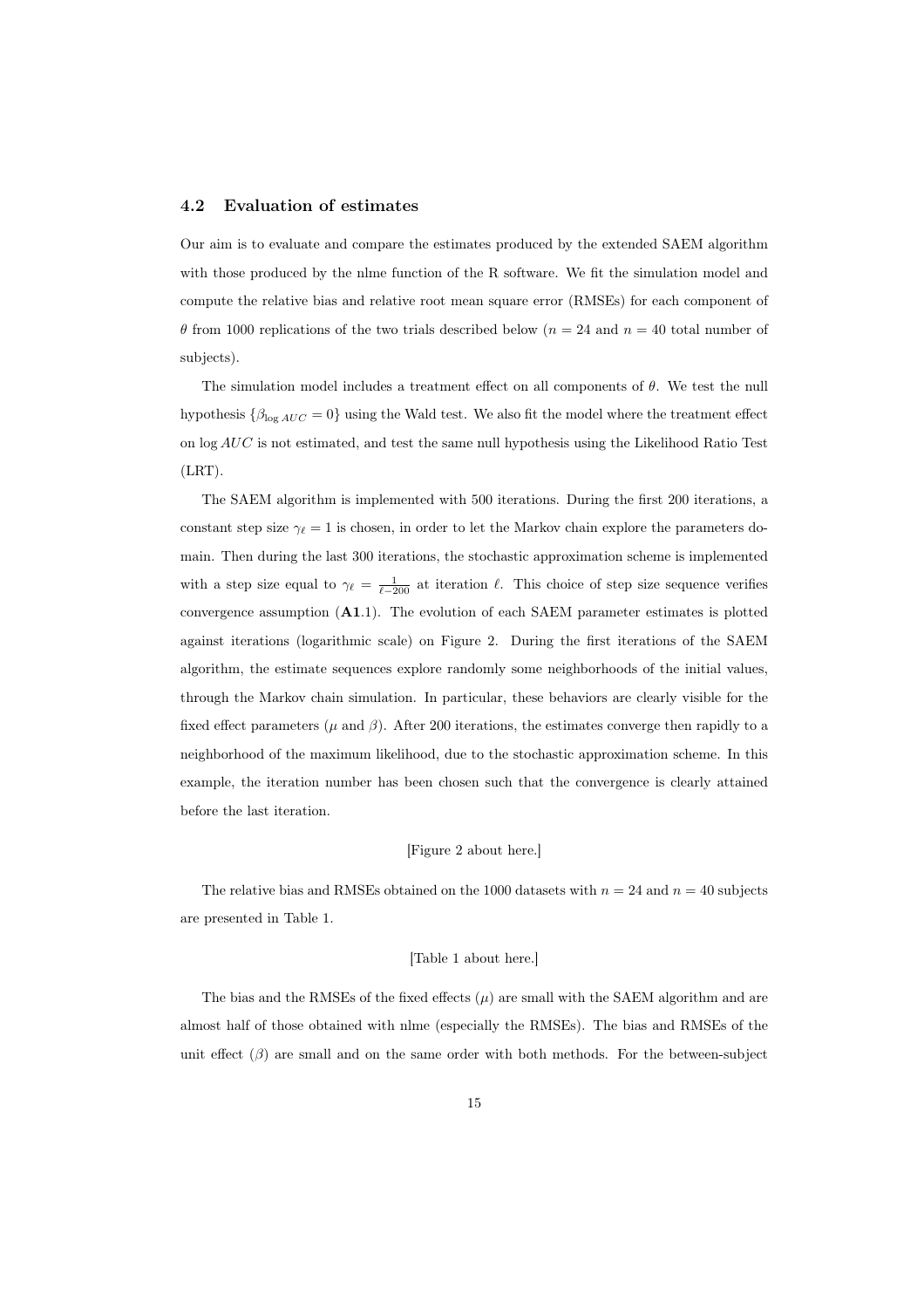variability parameters  $(\Omega)$ , the bias are reduced with SAEM, while the RMSEs are of the same order with both methods. For the within-subject variability parameters  $(\Psi)$ , the bias and the RMSEs are satisfactory, and on the same order with both methods. The bias and RMSE for  $\sigma^2$ are small and satisfactory for both methods.

The type I error of the Wald test and of the LRT are evaluated on the same 1000 datasets. For  $n = 24$ , the type I errors are 6.0% and 6.5% for SAEM and nlme, respectively, for the Wald test, and 4.6% and 5.6% for SAEM and nlme, respectively, for the LRT. For  $n = 40$ , the type I error are 5.6% and 5.4% for SAEM and nlme, respectively, for the Wald test, and 5.8% and 5.2% for SAEM and nlme, respectively, for the LRT.

# 5 Application to the population pharmacokinetics of atazanavir with tenofovir

#### 5.1 Study population: ANRS 107 - Puzzle 2 study

The Puzzle 2 - ANRS 107 trial was a randomized open-label, multiple-dose study supported by the French Agence Nationale de Recherche sur le Sida (ANRS) with HIV-infected patients in treatment failure with their antiretroviral therapy. Patients were randomized to receive for the first two weeks either their unchanged treatment with PIs and nucleoside reverse transcriptase inhibitors (NRTIs) (group 1) or unchanged treatment with NRTIs in combination with atazanavir (300 mg QD) plus ritonavir (100 mg QD) as a substitute for the failing PI therapy (group 2). From week 3 (day 15) to week 26, patients from either group switched to atazanavir (300 mg QD) plus ritonavir (100 mg QD) plus tenofovir DF at 300 mg QD and NRTIs selected according to the baseline reverse transcriptase genotype of the HIV isolated in each patient.

In this paper, we analyze concentration data obtained from 10 patients from group 2 who were included and measured at 1, 2, 3, 5, 8, and 24 h after administering drug during each treatment period. Those exact dosing intervals were recorded. The objective of the substudy was to measure the pharmacokinetic parameters of atazanavir (administered with ritonavir) either before (day 14 [week 2]) or after (day 42 [week 6]) initiation of tenofovir DF in HIVinfected patients in order to detect pharmacokinetic interactions of tenofovir on atazanavir. Data of this substudy were analyzed using a nonlinear mixed effect model by Panhard et al (23)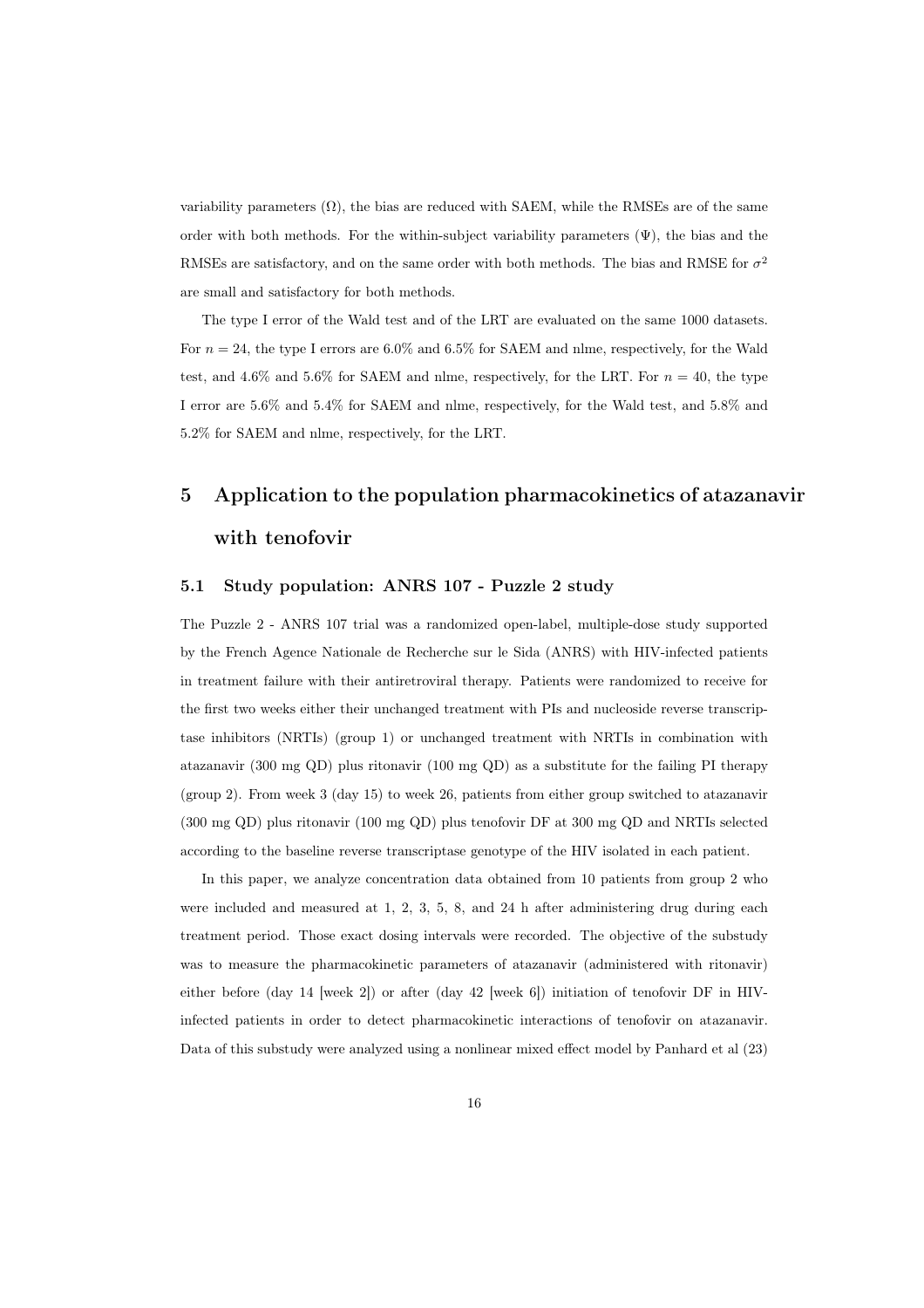and a significant effect of the co-administration of tenofovir on the pharmacokinetic parameters of atazanavir was found using the nlme function of the Splus software.

The aim of the present analysis is to evaluate the effect of tenofovir on the PK parameters of atazanavir using the SAEM algorithm and the Wald test described in section 4.

We use the one-compartment model with zero-order absorption proposed by Panhard et al. (23) to describe atazanavir concentrations:

$$
f(t,\phi) = \frac{FD}{T_a C l} \left( (1 - e^{-\frac{C l}{V}t}) \mathbb{1}_{t < T_a} + \frac{e^{-\frac{C l}{V} \tau \mathbb{1}_{t < T_a}} (1 - e^{-\frac{C l}{V} T_a}) e^{-\frac{C l}{V} (t - T_a)}}{(1 - e^{-\frac{C l}{V} \tau})}\right)
$$

with F the bioavailability, V the volume of distribution of atazanavir,  $(T_a)$  the absorption duration, Cl the elimination clearance and  $\tau$  the dosing interval (24 hours until the PK visit). The vector of the logarithm of the identifiable parameters is  $\phi = (\log(V/F), \log(T_a), \log(AUC))$ . Data of both treatment periods are simultaneously analyzed using a NLMEM with two levels of variability (the between-patient and within-patient variabilities) on each PK parameter. A treatment effect is also estimated for each PK parameter, and a homoscedastic error model is used.

#### 5.2 Results

Concentrations versus time are displayed in Figure 3. The SAEM algorithm succeeds in the estimation of all the parameters. The resulting parameters estimates are displayed in table 2. The SAEM algorithm estimates the  $AUC$  between-patient variability and the  $V/F$  and  $T_a$ within-patient variabilities to 0.48, 0.69 and 0.19, respectively. The three other variances are estimated to 0.

#### [Table 2 about here.]

A significant effect of co-medication with tenofovir is found on  $log(AUC)$  (p=0.00015) with the Wald test based on the SAEM algorithm.

The individual prediction curves for the two periods are overlaid on the concentration data on Figure 3 for 10 patients. The goodness-of-fit plots (population and individual predicted concentrations versus observed concentrations; standardized residuals versus predicted concentrations and versus time) are judged satisfactory, and are displayed in Figure 4.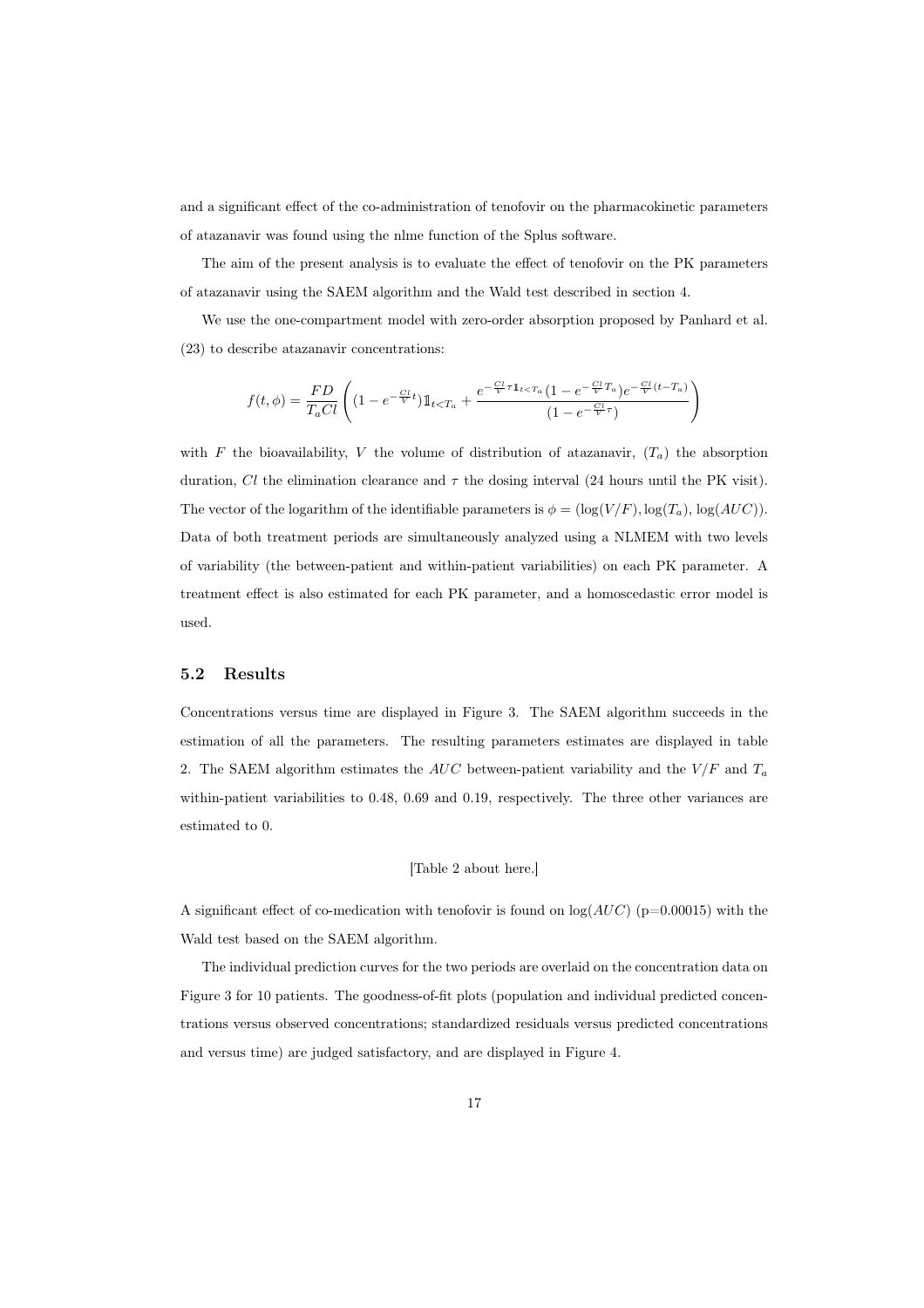#### [Figure 3 about here.]

[Figure 4 about here.]

#### 6 Discussion

The main original element of this study is the development of the SAEM algorithm for twolevels non-linear mixed effects models. We extend the SAEM algorithm developed by Kuhn and Lavielle (16), which was not yet adapted to the case of MNLMEMs with two levels of random effects. This algorithm will be implemented in the 3.1 version of the monolix software, freely available on the following website: http://monolix.org. The two levels of random effects are the between-subject variance and the within-subject (or between-unit) variance, with  $N$  subjects and  $K$  units, with no restriction on  $N$  or  $K$ . We show that the SAEM algorithm is split into two parts: an explicit EM algorithm and a stochastic EM part. The integration of the term  $p(b|\phi;\theta)$ in the likelihood results in the derivation of two additional sufficient statistics compared to the original algorithm. Furthermore it uses two intermediate quantities, the conditional expectations and variance of the between-subject random effects parameters b. The addition of higher levels of variability would therefore require other extensions of the algorithm.

The convergence of the algorithm is monitored from a graphical criterion, as shown in Fig1. An automatic implementation of that stopping criterion to optimize both the number of iterations and the stochastic approximation step should be considered in future work and extension of the Monolix software.

The simulation study illustrates the accuracy of our approach. We show that the bias and RMSEs obtained by the extended SAEM algorithm are satisfactory for all parameters. The bias are reduced compared to those obtained with the FOCE algorithm implemented in the nlme function of the R software. The bias are especially divided by two for the fixed effects parameters with SAEM. Furthermore, whereas the nlme implementation of the FOCE algorithm does not always converge with both between- and within-patient variability on all parameters, the extended SAEM algorithm does. We develop the tests for a difference between the units, and we obtain type I errors close to the expected 5% for the Wald test and the LRT.

The analysis of the pharmacokinetics of atazanavir with tenofovir in the Puzzle 2 - ANRS 107 trial also demonstrates the ability of the extended SAEM algorithm to detect treatment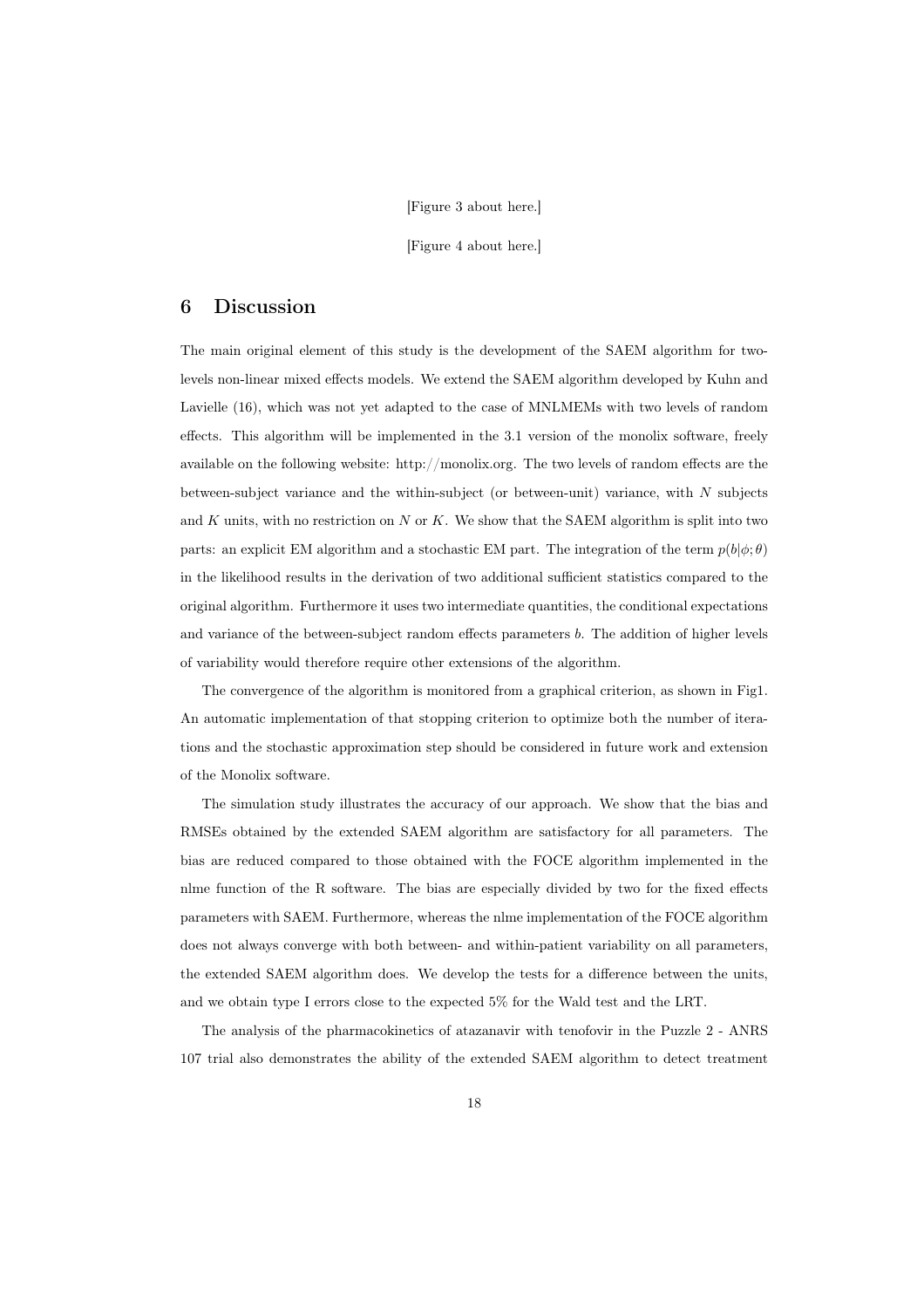interaction on a real data set. When testing for an interaction of tenofovir on the PK of atazanavir, the impact of tenofovir on the absorption of atazanavir is confirmed; more precisely, a decrease of the AUC of atazanavir as shown by Panhard et al. (23) is found.

We compare the extension of SAEM to the FOCE algorithm, that is the most popular method in population pharmacokinetics, which is one of the largest application fields of NLMEM. We try to use the NLMIXED procedure of SAS implementing Gaussian quadrature. However, procedure NLMIXED does not succeed, in practice, in estimating such complex variance models, on our simulated data, neither on the atazanavir dataset. The next step is a comparison with a Bayesian estimation of the parameters using Winbugs, which is beyond the scope of this paper.

The next ambitious development would be an extension of the algorithm to the case of MNLMEMs with more than two levels of random effects, in order to analyze, for instance, genetic data where more than one generation of parents are taken into account. However, it would be difficult to develop a general estimation method since it strongly depends on the relation (linear or not) of the different levels of random effects.

To conclude, the extended SAEM algorithm combines the statistical properties of an exact method together with a high computational efficiency. We thus recommend the use of this method in MNLMEMs.

## Acknowledgments

The authors are grateful to Marc Lavielle for his supportive advice and help. The authors would like to thank the principal investigator (Dr Christophe Piketti), the pharmacology coordinator (Dr Anne-Marie Taburet) and the scientific committee of the Puzzle 2 - ANRS 107 trial for giving us access to the concentration measurements of the patients.

During this work, Xavière Panhard was supported by a grant from the Agence Nationale de la Recherche (France).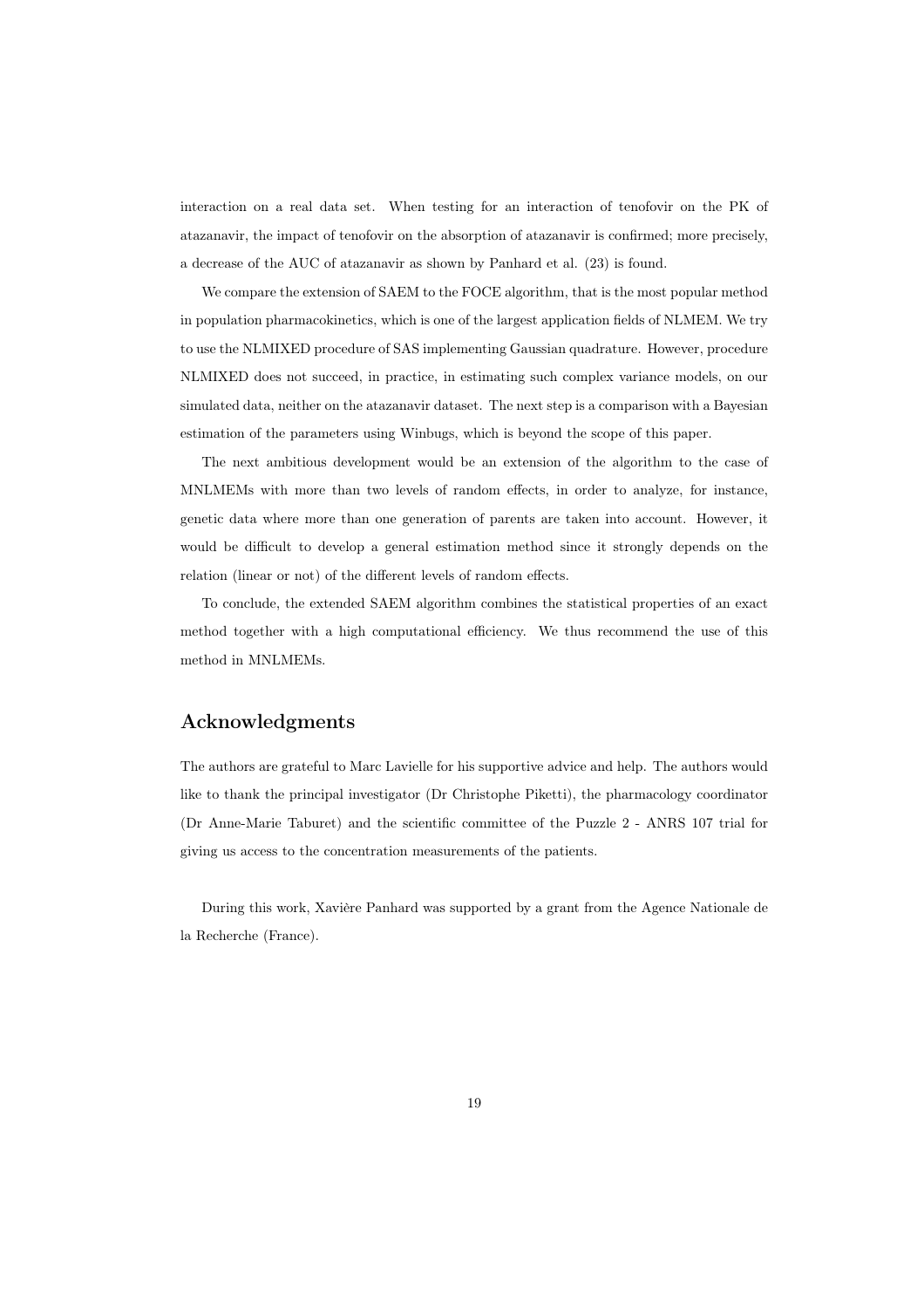## References

- [1] Hall D, Clutter M. Multivariate multilevel nonlinear mixed effects models for timber yield predictions. Biometrics 2004; 60:16–24
- [2] Rekaya K R Weigel, Gianola D. Hierarchical nonlinear model for persistency of milk yield in the first three lactations of holsteins. Lifestock Production Science 2001; 68:181–187
- [3] Jaffrezic F, Meza C, Lavielle M, Foulley M. Genetic analysis of growth curves using the SAEM algorithm. Genetics Selection Evolution 2006; 38
- [4] Karlsson M, Sheiner L. The importance of modeling interoccasion variability in population pharmacokinetic analyses. J Pharmacokinet Biopharm 1993; 21:735–750
- [5] Beal S, Sheiner L. Estimating population kinetics. Crit Rev Biomed Eng 1982; 8:195–222
- [6] Lindstrom M, Bates D. Nonlinear mixed-effects models for repeated measures data. Biometrics 1990; 46:673–687
- [7] Vonesh EF. A note on the use of Laplace's approximation for nonlinear mixed-effects models. Biometrika 1996; 83:447–452
- [8] Ge Z, Bickel P, Rice J. An approximate likelihood approach to nonlinear mixed effects models via spline approximation. Comput Statist Data Anal 2004; 46:747–776
- [9] Pinheiro J, Bates D. Approximations to the log-likelihood function in the non-linear mixedeffect models. J Comput Graph Stat 1995; 4:12–35
- [10] Wolfinger R. Laplace's approximations for non-linear mixed-effect models. Biometrika 1993; 80:791–795
- [11] Dempster AP, Laird NM, Rubin DB. Maximum likelihood from incomplete data via the EM algorithm. J R Stat Soc B 1977; 39:1–38
- [12] Wei G, Tanner MA. Calculating the content and boundary of the highest posterior density region via data augmentation. Biometrika 1990; 77:649–652
- [13] Walker S. An EM algorithm for non-linear random effects models. Biometrics 1996; 52:934– 944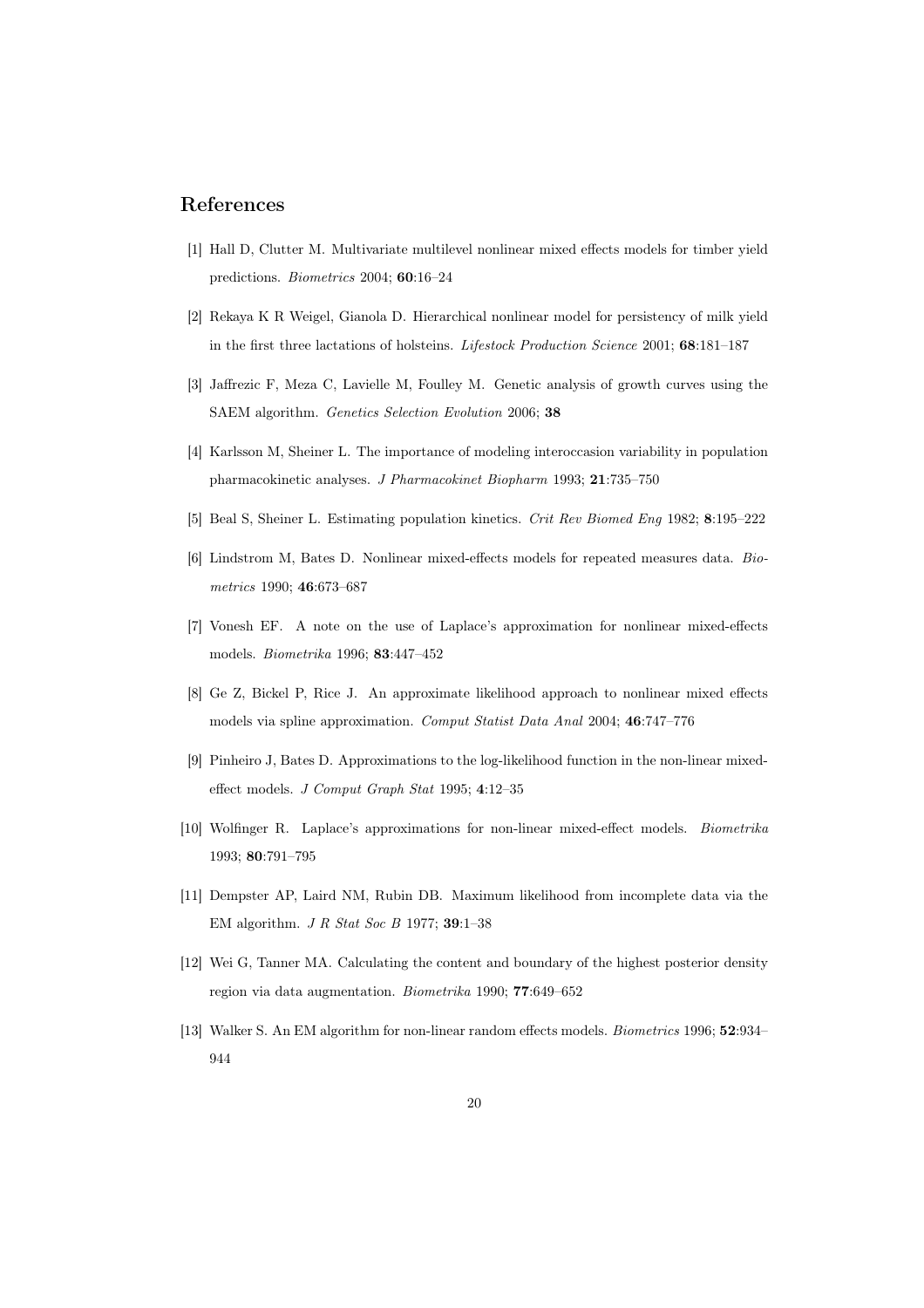- [14] Wu L. Exact and approximate inferences for nonlinear mixed-effects models with missing covariates. J Am Stat Assoc 2004; 99:700–709
- [15] Delyon B, Lavielle M, Moulines E. Convergence of a stochastic approximation version of the EM algorithm. Ann Statist 1999; 27:94–128
- [16] Kuhn E, Lavielle M. Maximum likelihood estimation in nonlinear mixed effects models. Comput Statist Data Anal 2005; 49:1020–1038
- [17] Kuhn E, Lavielle M. Coupling a stochastic approximation version of EM with a MCMC procedure. ESAIM: P & S 2005; 8:115–131
- [18] Meng X, Rubin D. Maximum likelihood estimation via the ECM algorithm: a general framework. Biometrika 1993; 80:267–278. ISSN 0006-3444
- [19] Roberts GO, Rosenthal JS. Coupling and ergodicity of adaptive mcmc. Submitted 2006;
- [20] Samson A, Lavielle M, Mentré F. The SAEM algorithm for group comparison tests in longitudinal data analysis based on non-linear mixed-effects model. Stat Med 2007; 26:4860-4875
- [21] Pinheiro J, Bates D. Mixed-effect models in S and Splus. Springer-Verlag 2000
- [22] Panhard X, Mentré F. Evaluation by simulation of tests based on non-linear mixed-effects models in interaction and bioequivalence cross-over trials. Stat Med 2005; 24:1509–24
- [23] Panhard X, Taburet A, Piketti C, Mentré F. Impact of modelling intra-subject variability on tests based on non-linear mixed-effects models in cross-over pharmacokinetic trials with application to the interaction of tenofovir on atazanavir in hiv patients. Stat Med 2007; 26:1268–1284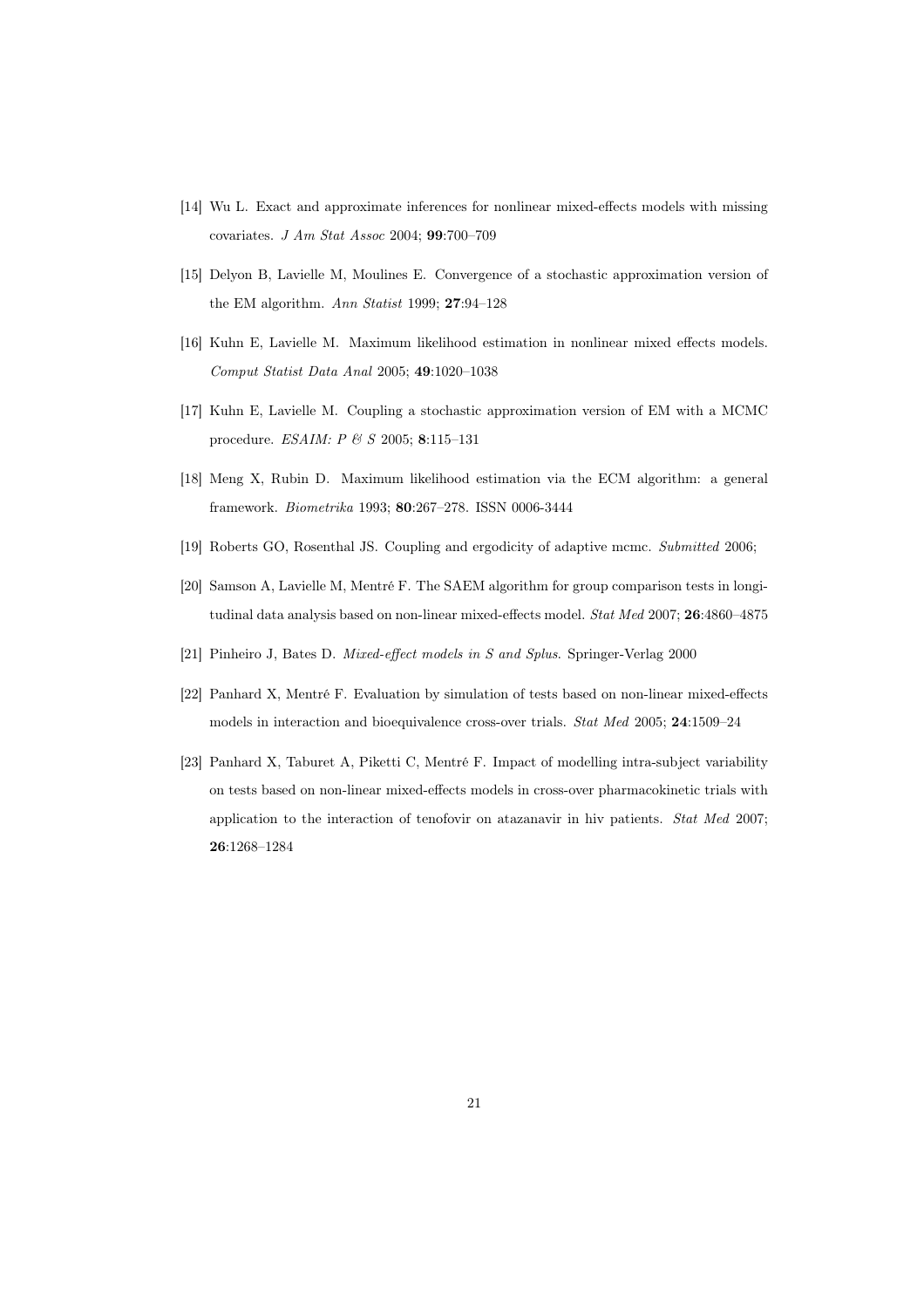# A Index of notations

#### Model notations

 $i$   $(i = 1, \dots, n)$ : index of subject  $j$   $(j = 1, \dots, n_{ik})$ : index of measurement of subject i for unit k  $k$   $(k = 1, \ldots, K)$ : index of unit  $t_{ijk}$ : measurement time in unit k for subject i and measurement j  $y_{ijk}$ : observation in unit k for subject i at time $t_{ijk}$  $\mathbf{y} = (y_{ijk})_{ijk}$ : vector of the observations in the K units for all the n subject  $f$  and  $g$ : non-linear functions linking observations to sampling times  $\phi_{ik}$ : *p*-vector of the parameters of subject *i* for unit *k*  $\phi_i = (\phi_{i1}, \ldots, \phi_{iK})$ : pK-vector of individual parameter of subject i  $\phi = (\phi_{ik})_{i=1,...,n,k=1,...,K}$  $\mu$ : *p*-vector of the mean of the individual parameters for  $k = 1$  $\beta_k$ : effect of the kth unit in comparison to this first unit  $\beta = (\beta_1, \ldots, \beta_K)$ : vector of the unit effects  $b_i$ : random effect of size p of subject i  $\tilde{b}_i := \mu + b_i \ \tilde{b} = (\tilde{b}_1, \ldots, \tilde{b}_n) \ c_{ik}$ : random effect of size p of subject i and unit k  $\varepsilon_{ijk}$ : measurement error  $\Omega: p \times p$  between-subject covariance matrix  $\Psi: p \times p$  within-subject covariance matrix Γ:  $pK \times pK$  covariance matrix of the individual parameters  $\phi_i$   $(i = 1, \dots, n)$  $\sigma^2$ : variance of the measurement error

 $\theta = (\mu, \beta, \Omega, \Psi, \sigma^2)$ : vector of all the parameters

#### Algorithm notations

 $p(\mathbf{y}, \phi, \tilde{b}; \theta)$ : likelihood of the complete data  $L_c(\mathbf{y}, \phi, \tilde{b}; \theta)$ : log-likelihood of the complete data  $p(\phi, \tilde{b}|y; \theta')$ : posterior distribution of  $(\phi, \tilde{b})$  given  $(y; \theta')$  $p(\phi|y;\theta')$ : posterior distribution of  $\phi$  given  $(y;\theta')$  $p(\tilde{b}|\phi;\theta)$ : posterior distribution of  $\tilde{b}$  given  $(\phi;\theta)$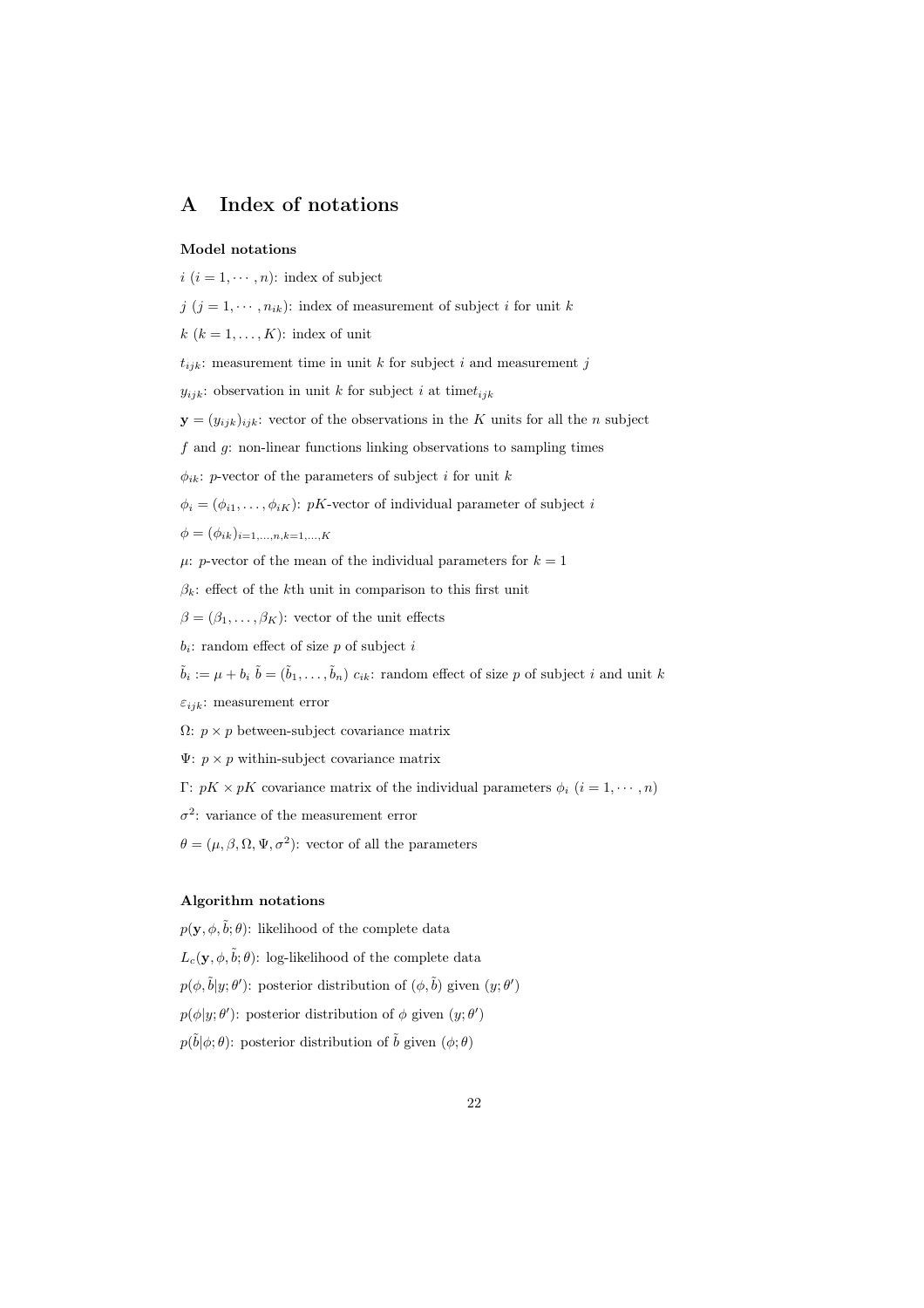$m(\phi, \theta)$ : mean of  $p(\tilde{b}|\phi; \theta)$ 

 $V(\theta)$ : variance of  $p(\tilde{b}|\phi;\theta)$ 

 $Q(\theta|\theta') := E(L_c(\mathbf{y}, \phi, \tilde{b}; \theta)|\mathbf{y}; \theta'))$ 

 $R(\mathbf{y},\phi,\theta,\theta'):=\int L_c(\mathbf{y},\phi,\tilde{b};\theta)p(\tilde{b}|\phi;\theta')d\tilde{b}$ 

 $\Lambda(\theta, \theta')$  and  $\Phi(\theta, \theta')$ : functions of  $\Theta \times \Theta$ 

 $\ell$ : iteration number of the SAEM algorithm

 $\phi_i^{(\ell)}$ : missing data simulated at iteration  $\ell$ 

 $S(\mathbf{y}, \phi)$ : minimal sufficient statistics of the complete model of dimension d

 $s_{\ell+1}\!\!:$  stochastic approximation of  $E\left[S(\mathbf{y},\phi)|\widehat{\theta}_\ell\right]$ 

 $(\gamma_{\ell})_{\ell>0}$ : step sizes sequence

 $Πθ$ : transition probability

 $q(\phi_i^c, \phi_i^{(\ell)})$ : proposal distribution of the Metropolis-Hastings (M-H) algorithm

 $\phi_i^c$ : candidate simulated using  $q(\phi_i^c, \phi_i^{(\ell)})$ 

 $\alpha(\phi_i^c,\phi_i^{(\ell)})$ : acceptance probability of the M-H algorithm

u: scalar sample generated with a uniform distribution  $\mathcal{U}[0,1]$ 

 $C_{\theta}$  and  $\rho_{\theta}$ : constants involved in the proof of uniform ergodicity of the Markov Chain

- $q_i$ : instrumental distribution used for the estimation of  $p(\mathbf{y}_i; \theta)$  by Importance Sampling
- T: number of simulated set of parameters in Importance Sampling

#### PK example notations

D: drug dose

- $V:$  volume of distribution of the drug (in liters)
- $K_a$ : absorption rate constant (in hours<sup>-1</sup>)
- $T_a$ : absorption duration (in hours)
- $Cl:$  clearance of elimination (in liters.hours<sup>-1</sup>)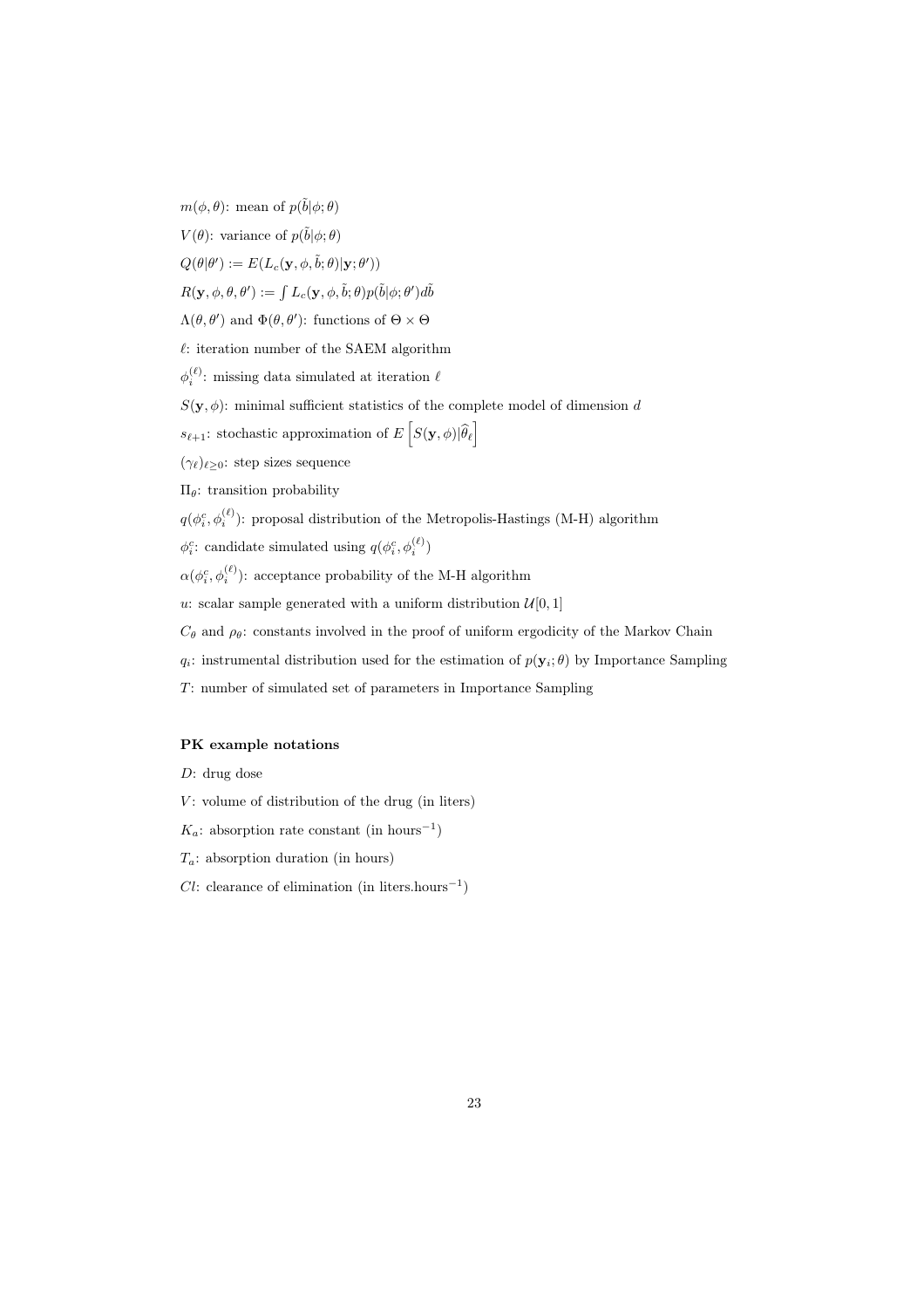

Figure 1: Simulated theophyllin concentration data for 24 subjects during the first period (plain line) and during the second period (dotted line)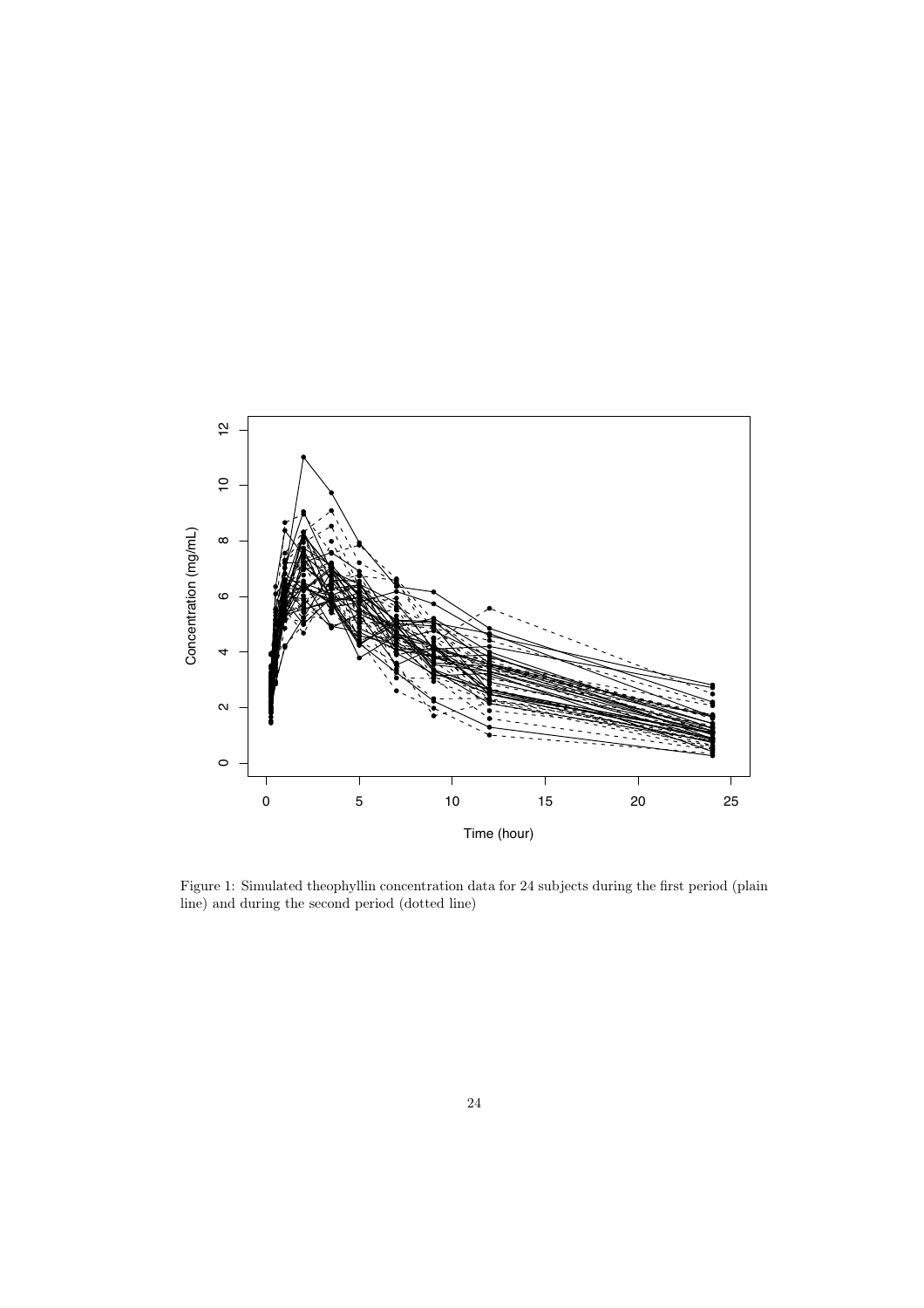

Figure 2: Evolution of the estimates, function of the iteration of SAEM algorithm (with a logarithm scale for the abscis axis).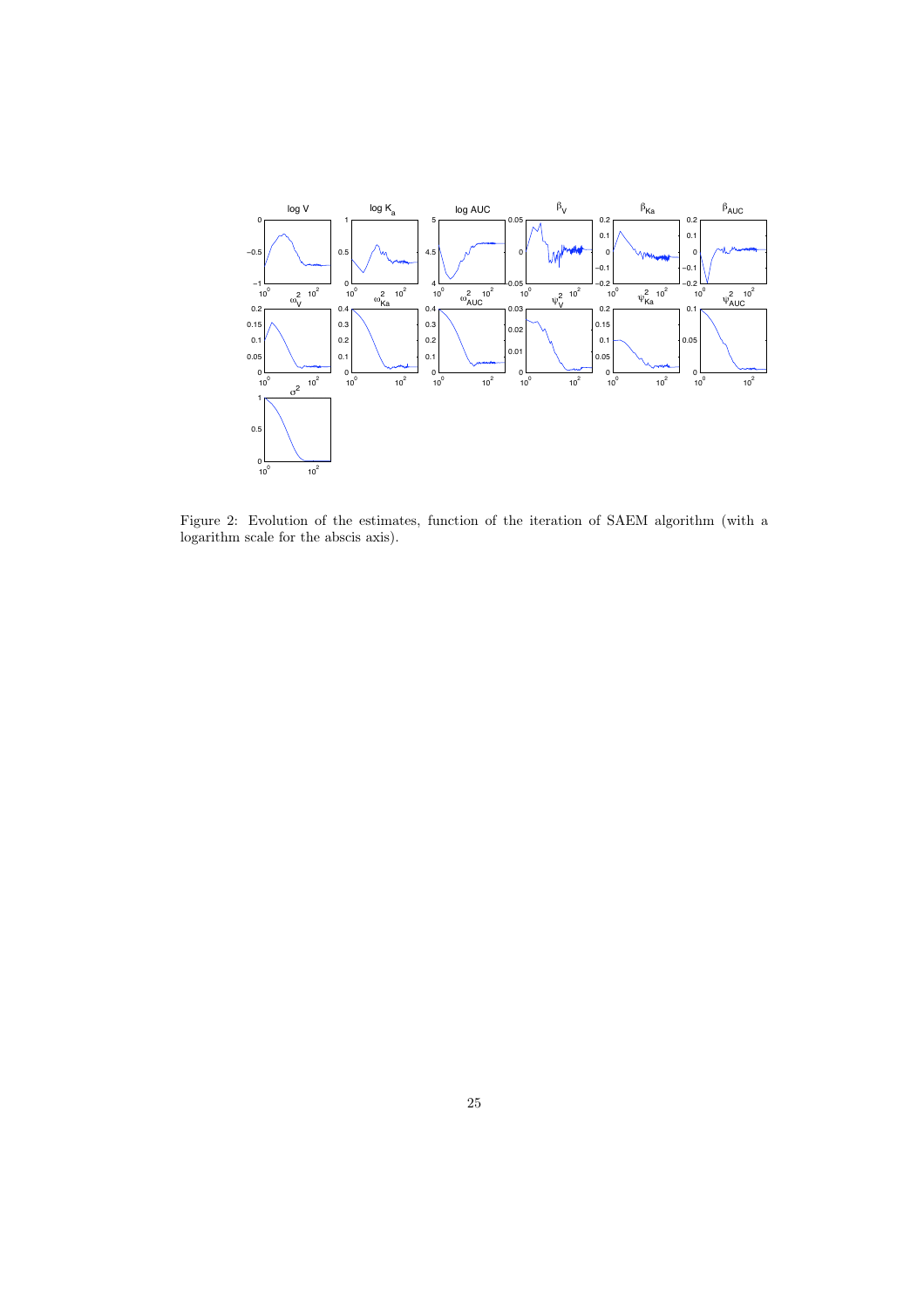

Figure 3: Individual concentrations and individual predicted curves for the pharmacokinetics of atazanavir in 10 subjects: x and ∗, observations with and without tenofovir, respectively; dotted and plain line, individual predictions of the atazanavir pharmacokinetics with and without tenofovir, respectively.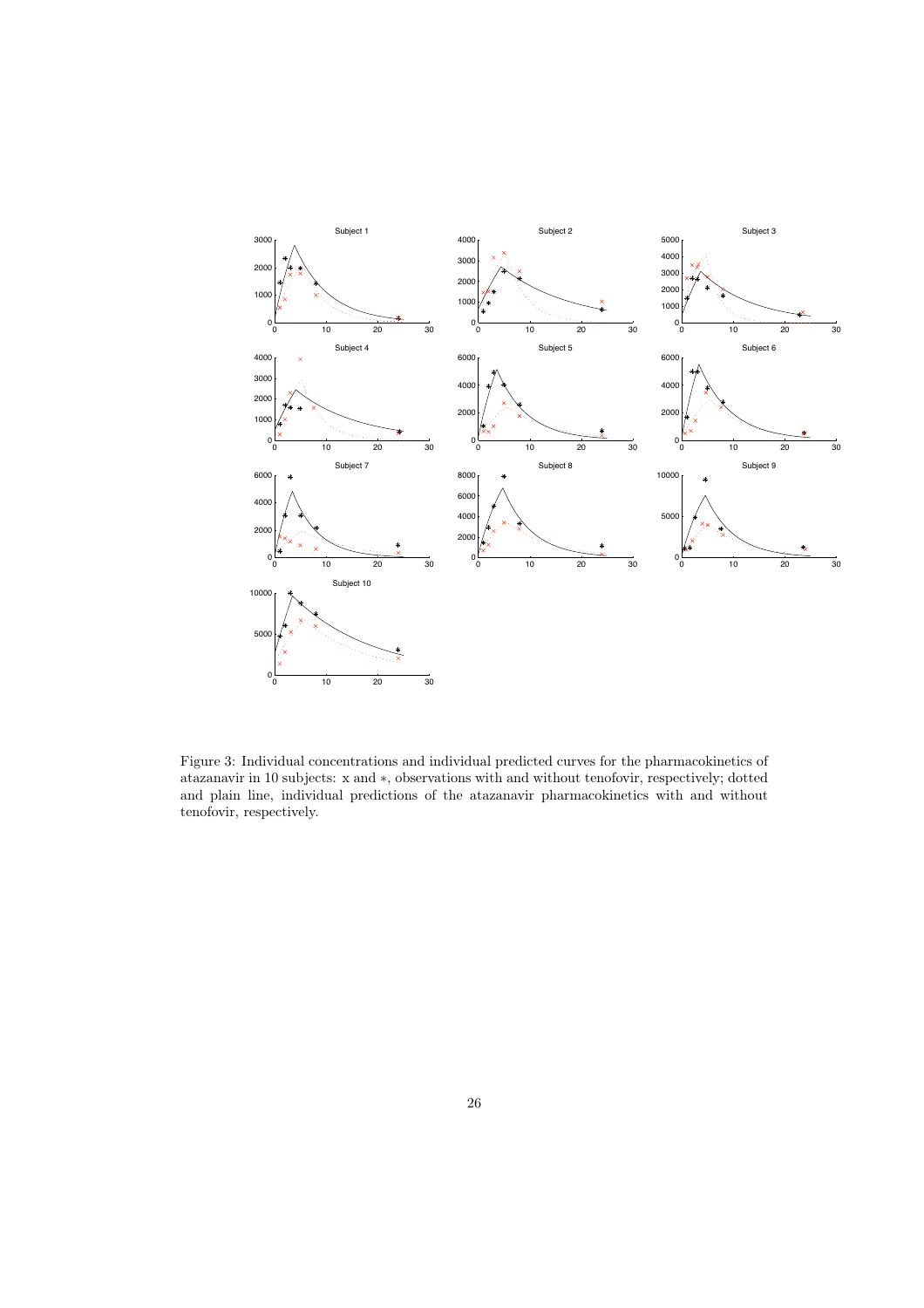

Figure 4: Goodness-of-fit plots for atazanavir final population PK model: population (a) and individual (b) predicted concentrations (in  $\text{ng/mL}$ ) versus observed concentrations (in  $\text{ng/mL}$ ), standardized residuals versus predicted concentrations (in ng/mL) (c) and versus time (in hours) (d).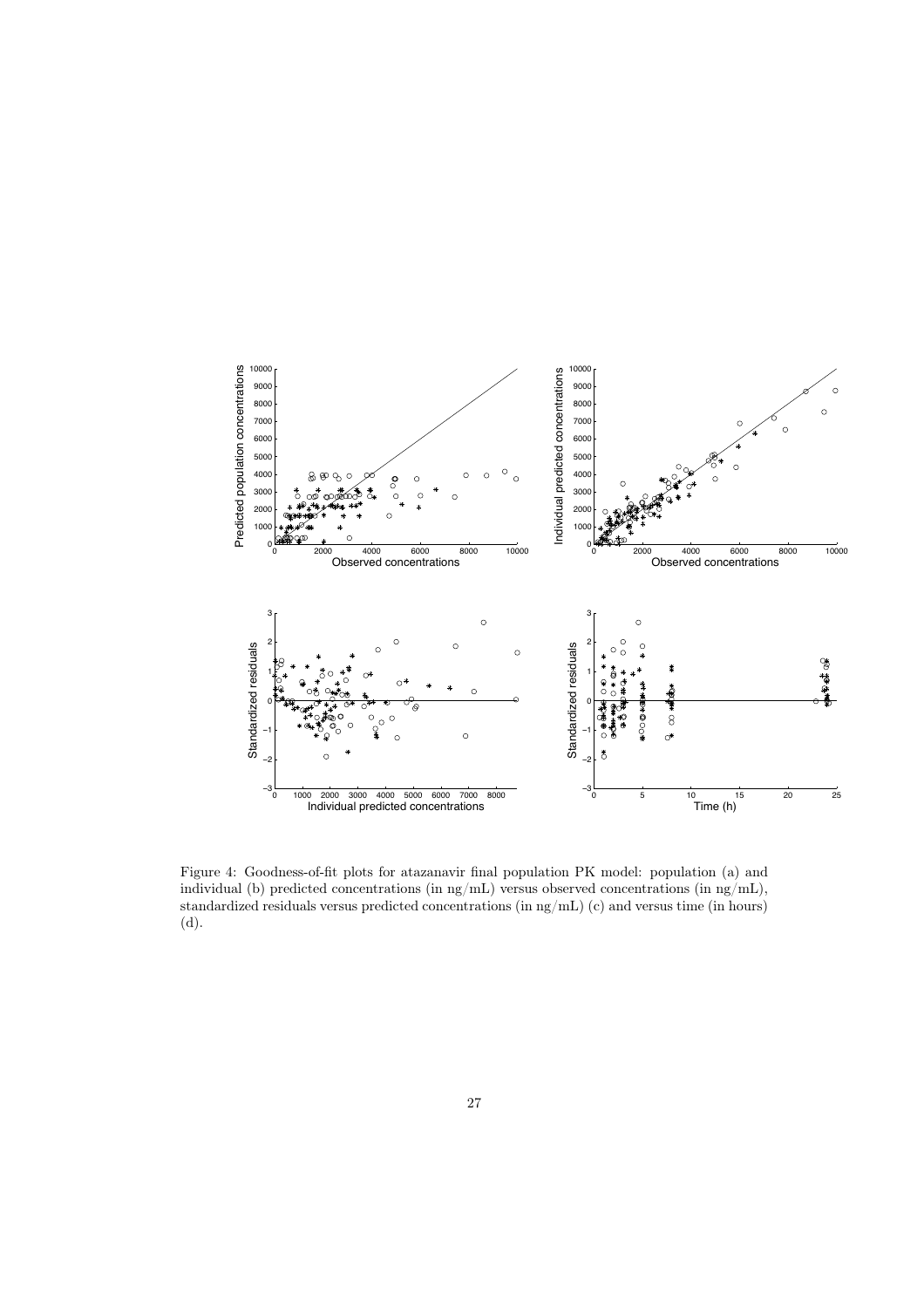|                                                                          | $n=24$ subjects |         |             |      |  | $n=40$ subjects |         |             |       |
|--------------------------------------------------------------------------|-----------------|---------|-------------|------|--|-----------------|---------|-------------|-------|
|                                                                          | <b>Bias</b>     |         | <b>RMSE</b> |      |  | <b>Bias</b>     |         | <b>RMSE</b> |       |
|                                                                          | <b>SAEM</b>     | nlme    | <b>SAEM</b> | nlme |  | <b>SAEM</b>     | nlme    | <b>SAEM</b> | nlme  |
| V                                                                        | 0.01            | 0.53    | 3.9         | 6.4  |  | $-0.06$         | 0.54    | 2.91        | 5.00  |
| $k_a$                                                                    | 0.48            | $-1.48$ | 14.4        | 24.4 |  | 0.02            | $-3.07$ | 10.79       | 18.4  |
| AUC                                                                      | $-0.08$         | $-0.20$ | $1.0\,$     | 1.5  |  | $-0.11$         | $-0.24$ | 0.79        | 1.13  |
| $\beta_V$                                                                | $-0.00$         | $-0.01$ | 3.6         | 3.6  |  | $-0.05$         | $-0.06$ | 2.83        | 2.80  |
| $\beta_{k_a}$                                                            | $-0.73$         | $-0.76$ | 14.2        | 18.8 |  | 0.24            | 0.27    | 10.73       | 10.60 |
| $\beta_{AUC}$                                                            | 0.02            | $-0.02$ | 0.7         | 1.1  |  | 0.00            | 1.14    | 0.57        | 1.14  |
|                                                                          | $-5.13$         | $-5.92$ | 38.7        | 38.4 |  | $-3.45$         | $-4.28$ | 30.30       | 30.37 |
|                                                                          | $-3.99$         | $-7.07$ | 42.4        | 41.5 |  | $-3.23$         | $-4.63$ | 33.49       | 33.32 |
| $\omega_V^2$<br>$\omega_{k_a}^2$<br>$\omega_{AUC}^2$<br>$\psi_{\rm V}^2$ | $-4.88$         | $-7.29$ | 34.5        | 34.2 |  | $-1.51$         | $-3.80$ | 27.41       | 27.02 |
|                                                                          | $-8.67$         | $-7.29$ | 69.4        | 68.5 |  | $-5.93$         | $-4.91$ | 58.78       | 57.81 |
|                                                                          | $-10.94$        | $-9.09$ | 73.5        | 72.0 |  | $-7.06$         | $-5.17$ | 62.00       | 60.60 |
| $\psi^\natural_{k_a} \ \psi^\natural_{AUC} \ \sigma^\natural$            | $-5.37$         | $-5.37$ | 43.6        | 42.6 |  | $-4.92$         | $-5.79$ | 33.31       | 32.47 |
|                                                                          | $-0.33$         | $-0.10$ | 7.7         | 7.7  |  | 0.28            | 0.67    | 6.03        | 6.09  |

Table 1: Relative biases (%) and relative root mean square errors (RMSE) (%) of the estimated parameters evaluated by the extended SAEM algorithm and the FOCE algorithm (nlme function) from 1000 simulated trials.